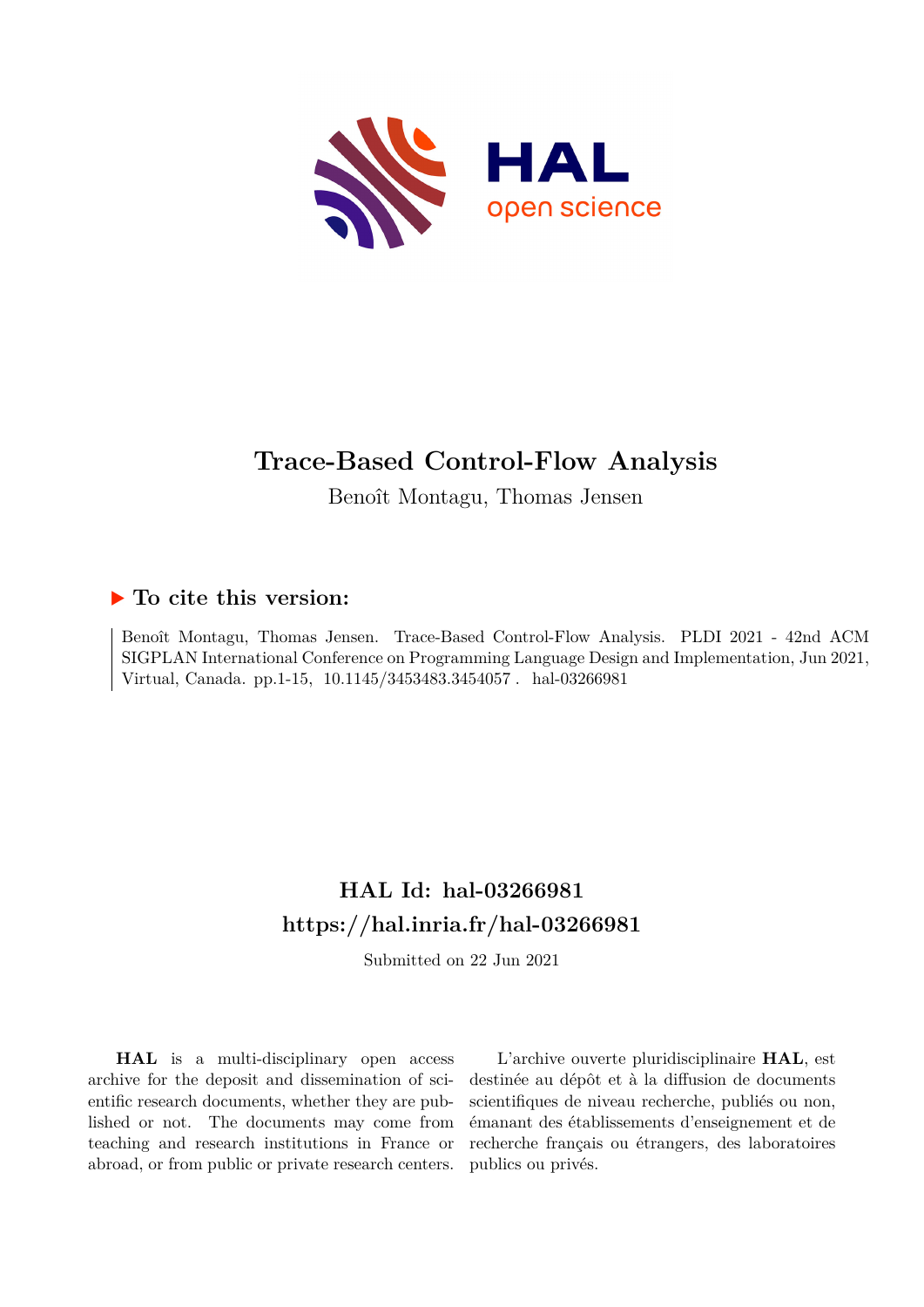

# Trace-Based Control-Flow Analysis

Benoît Montagu Inria Rennes, France benoit.montagu@inria.fr

# Abstract

We define a small-step semantics for the untyped  $\lambda$ -calculus, that traces the β-reductions that occur during evaluation. By abstracting the computation traces, we reconstruct  $k$ -CFA using abstract interpretation, and justify constraint-based  $k$ -CFA in a semantic way. The abstract interpretation of the trace semantics also paves the way for introducing widening operators in CFA that go beyond existing analyses, that are all based on exploring a finite state space. We define ∇CFA, a widening-based analysis that limits the cycles in call stacks, and can achieve better precision than  $k$ -CFA at a similar cost.

CCS Concepts: • Software and its engineering  $\rightarrow$  Automated static analysis; • Theory of computation  $\rightarrow$  Operational semantics; Program analysis; Abstraction; Functional constructs.

Keywords:  $\lambda$ -calculus, control flow analysis, program traces, abstract interpretation, widening

#### ACM Reference Format:

Benoît Montagu and Thomas Jensen. 2021. Trace-Based Control-Flow Analysis. In Proceedings of the 42nd ACM SIGPLAN International Conference on Programming Language Design and Implementation (PLDI '21), June 20-25, 2021, Virtual, Canada. ACM, New York, NY, USA, [15](#page-15-0) pages. <https://doi.org/10.1145/3453483.3454057>

# 1 Introduction

Control-flow analysis (CFA) [\[25,](#page-14-0) [42\]](#page-15-1) is a family of static analyses whose goal is to determine which functions can be called at a given program point. For this purpose, CFAs generally compute two maps: a cache that determines the closures that each program point may evaluate to, and an environment that describes the values that could be assigned to each variables. With this information, it becomes possible to inline functions, and to remove safely some dynamic tag checks that must be performed in dynamically-typed languages. CFA of higher-order or object-oriented languages is difficult, since the control flow graph of a program is not

Publication rights licensed to ACM. ACM acknowledges that this contribution was authored or co-authored by an employee, contractor or affiliate of a national government. As such, the Government retains a nonexclusive, royalty-free right to publish or reproduce this article, or to allow others to do so, for Government purposes only.

PLDI '21, June 20-25, 2021, Virtual, Canada

© 2021 Copyright held by the owner/author(s). Publication rights licensed to ACM.

ACM ISBN 978-1-4503-8391-2/21/06. . . \$15.00 <https://doi.org/10.1145/3453483.3454057>

Thomas Jensen Inria Rennes, France thomas.jensen@inria.fr

static. Thus, CFAs try to compute over-approximations of the dynamic call graph. In the functional language community, two main research tracks on CFAs have emerged.

A first group of work has employed constraints to model the conditions under which a solution to a CFA problem is correct. Work in this vein [\[13,](#page-14-1) [16,](#page-14-2) [31,](#page-15-2) [33,](#page-15-3) [46\]](#page-15-4) transforms a given program into a logical constraint-usually set-based constraints-that must be solved by a second program-the constraint solver. We refer to this research as "constraintbased analysis" (CBA).

A second group of work has focused on analysing abstract machines, and devised abstract interpretations of (small-step) abstract-machine-based semantics [\[15,](#page-14-3) [18,](#page-14-4) [28,](#page-14-5) [28\]](#page-14-5). In this "abstracting abstract machines" (AAM) research track, the lowlevel elements of abstract machines-environments, stores, continuation stacks–must be abstracted. A related approach has been applied to definitional (big-step) interpreters [\[4,](#page-14-6) [9\]](#page-14-7).

The methodology of abstract interpretation [\[3\]](#page-14-8) has been successfully applied to the AAM approach to justify the soundness of AAM-based analyses. The CBA approach, on the other hand, has focused on syntactic techniques, such as preservation properties, similar to the syntactic type soundness technique. More semantic justifications for the CBA approach, based on abstract interpretation, are still missing.

Although they differ in many ways, the AAM and CBA families have something in common: to ensure the termination of their analyses, they both perform approximations so that their search space becomes finite. Based on the finiteness of the search space, they are able to prove complexity results for CFAs [\[43\]](#page-15-5). This finiteness, however, impedes the use of abstract domains with unbounded heights. One such domain is the interval domain, that abstracts sets of integers. The restriction to a finite search space has also diminished the attention to widening techniques [\[3\]](#page-14-8) for CFAs. While widening is often necessary to ensure the termination of analysers, it is also beneficial in finite domains, where it accelerates the convergence to a solution.

In this paper, we seek to reconcile CFA with abstract interpretation in two ways. First, we show that the control-flow analysis of a λ-term is an abstraction of its execution trace. This trace records two kinds of events: which function calls occurred, and which values were returned at a program point. This suffices to reconstruct the caches and environments found in CFAs. We designed the semantics so that the events track the contexts in which they are produced (at which program point, and after which function call). We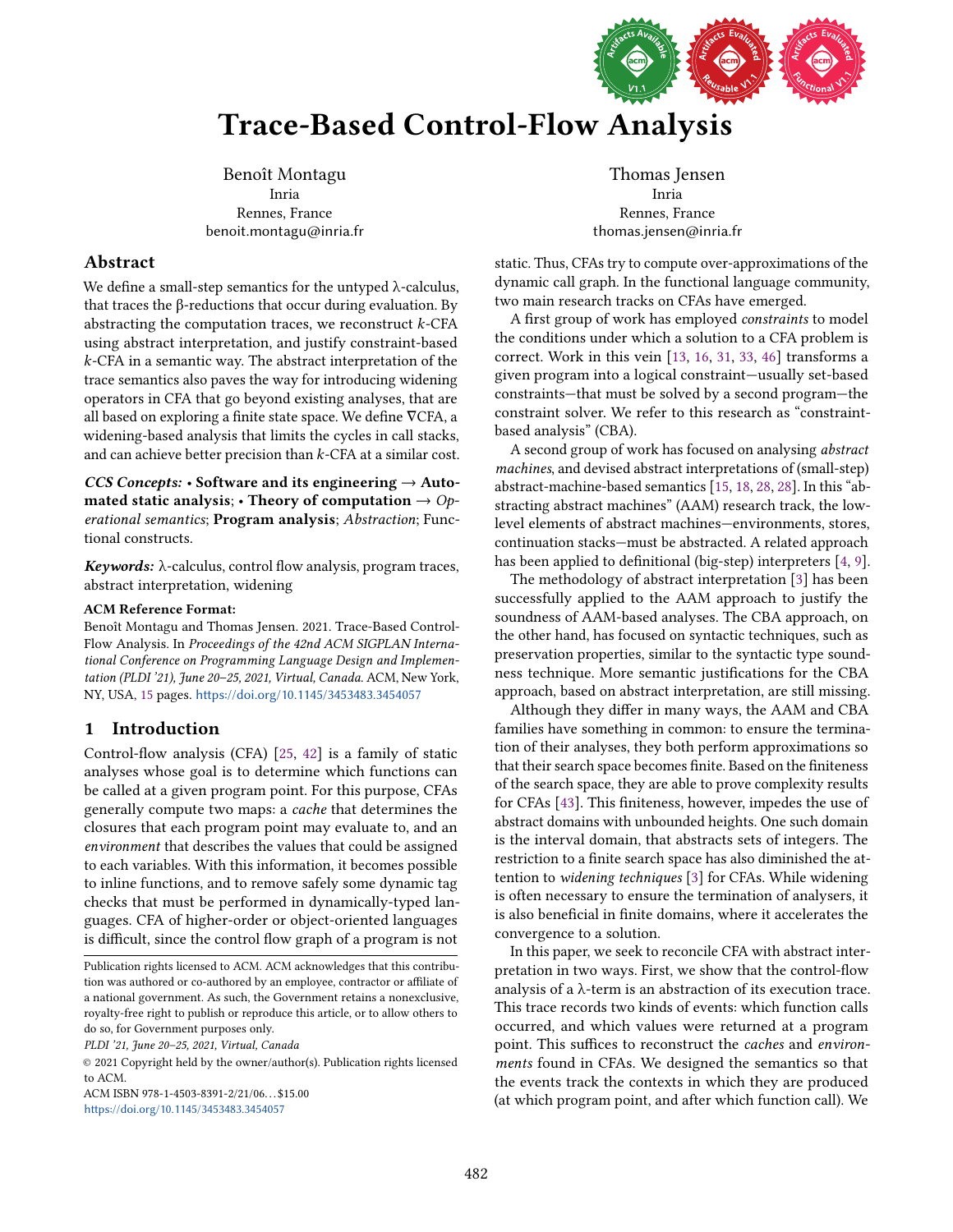show how to recover the usual notion of *call strings* [\[40\]](#page-15-6) from this contextual information. This provides a formalisation of the folklore knowledge that "context-sensitivity is trace" partitioning". This process of building traces and abstracting them is general [\[2\]](#page-14-9) and can be applied with benefits to other static analyses. Based on this abstraction, we give a modular soundness proof of the constraint-based approach.

In a second stage, we derive by abstract interpretation the ∇CFA analysis, an expressive control-flow analysis that is built on a infinite domain, and that employs widening to ensure convergence. The precision of this analysis indicates that further research on widening techniques for CFAs is worthwhile.

The contributions of the paper are organised as follows:

- We define a simple, substitution-based small-step semantics for the λ-calculus, that tracks the values produced in each evaluation contexts and the β-reductions that are performed during reduction ([ğ2\)](#page-2-0).
- We define a stack of abstractions ([ğ3\)](#page-4-0) from which we build the global environment and cache found in standard CFAs [\[33\]](#page-15-3) out of the computation trace of a program. As a methodology, we derive for each abstraction layer the constraints that are satisfied by the abstracted semantics. At the end of our abstraction stack, we obtain a family of CFAs that generalise  $k$ -CFA, and that is parameterised by context sensitivity policies.
- Using the previous abstractions, we define a semantic criterion for the solutions of a constraint-based CFA problem. Using this criterion, we give a novel, modular proof of soundness for the constraint rules of  $k$ -CFA ([ğ4\)](#page-8-0), where each rule is verified separately. This gives a semantic justification for constraint-based CFA.
- Based on our semantic development, we present ∇CFA ([ğ5\)](#page-9-0), a novel control-flow analysis that goes beyond the finite state abstraction used in traditional CFAs. ∇CFA employs a widening operator, that is used at specific points, that are determined by the  $k^*$  heuristic by limiting call strings to "at most  $k$  cyclic call sites". It can replace the "last  $k$  call sites" heuristic from  $k$ -CFA.
- Based on the implementation of the analysis, we discuss experimental results ([ğ6\)](#page-11-0), by comparing 0-CFA and 1-CFA with our new analysis and heuristics on a set of example programs taken from the literature. The new analysis takes advantage of non-finite integer domains, such as intervals, to compute more precise approximations with a similar computational cost.

# <span id="page-2-0"></span>2 A Labelled λ-Calculus

#### <span id="page-2-1"></span>2.1 Syntax

We assume the existence of three infinite sets X, L and P. The set of variables X contains variables, that are denoted by the metavariables x, y, z. The set  $L$  contains *labels*, that are denoted by the metavariable  $\ell$ . Labels are put on lambda

abstractions and serve to identify binding sites of variables. The set  $P$  contains *program points* (also called *locations*), that are denoted by the metavariable  $p$ .

**Definition 2.1** (Syntax). The set of terms  $\mathcal{T}$  is inductively defined as follows:

| $t \in \mathcal{T}$ | $\mathbf{m}$ | x                   | (Variables)   |
|---------------------|--------------|---------------------|---------------|
|                     |              | $\lambda^{t}$ x, t  | (Abstraction) |
|                     |              | t t                 | (Application) |
|                     |              | $\lceil t \rceil^a$ | (Annotation)  |

The terms of the language are the terms of the untyped λ-calculus extended with the annotation construct  $[t]^a$ , that has no computational meaning, but is used to collect information about the evaluation of  $t$  using the annotation  $a$ .

We introduce two kinds of annotations: program points  $p \in \mathbb{P}$  and function calls Call $(\lambda^{\ell} x. t, v)$ . Program point annotations will serve to record (syntactic) call sites, and function call annotations to keep track of the terms actually applied in the call. Annotation paths  $\pi$  are sequences of annotations, and will serve as contexts. For example, a term  $[(\lambda^{\ell}x, t) v]^p$  reduces to  $[[t[x \leftarrow v]]^{Call(\lambda^{\ell}x, t, v)}]^p$ , and any subsequent reduction will happen in a context of the form  $\pi = p \cdot \text{Call}(\lambda^{\ell} x, t, v) \cdot \pi'.$  This context tells us that the call site of the actual call is  $p$ . We let  $\delta$  range over call site paths i.e. those annotation paths that only consist of program points. We write  $\pi_1 \cdot \pi_2$  for the concatenation of paths.

#### Definition 2.2 (Annotations and paths).

|                                                              |  |                                         | $a \triangleq p$   Call $(\lambda^{e} x. t, v)$ (Annotations) |
|--------------------------------------------------------------|--|-----------------------------------------|---------------------------------------------------------------|
|                                                              |  | $\pi \triangleq \varepsilon \mid \pi a$ | (Annotation paths)                                            |
| $\delta \in \mathbb{D} \triangleq \varepsilon \mid \delta p$ |  |                                         | (Call site paths)                                             |

The set of free variables fy  $t$  of a term  $t$  follows the standard definition. We write  $t[x \leftarrow u]$  for the term t where the variable  $x$  is replaced by the term  $u$  (without capture of variables). We omit its definition. The set of values  $\mathbb {V}$  is standard for a call by value  $\lambda$ -calculus.

**Definition 2.3** (Values).  $v \in \mathbb{V}$  ::=  $\lambda^{\ell} x. t$ 

#### 2.2 Small-Step Semantics

The small-step semantics is a mostly standard call by value reduction semantics, but extended with events that are emitted at certain reduction steps. A  $\beta_v$ -redex is reduced by substituting the actual argument for the formal argument, and by emitting an event  $\beta(\pi, \lambda^{\ell} x, t, v)$  signalling that a  $\beta$ -reduction has been performed. Similarly, the reduction of a value under an annotation is done by discarding the annotation and returning the value. This reduction emits an event Ret( $\pi$ ,  $a$ ,  $v$ ) recording that the value was returned at that annotation (program point or function call). The path component  $\pi$  of an event will be used to keep track of the execution history that led to the emission of that event–we explain its use in more detail below. The set of *traces*  $\mathbb T$  is the set of finite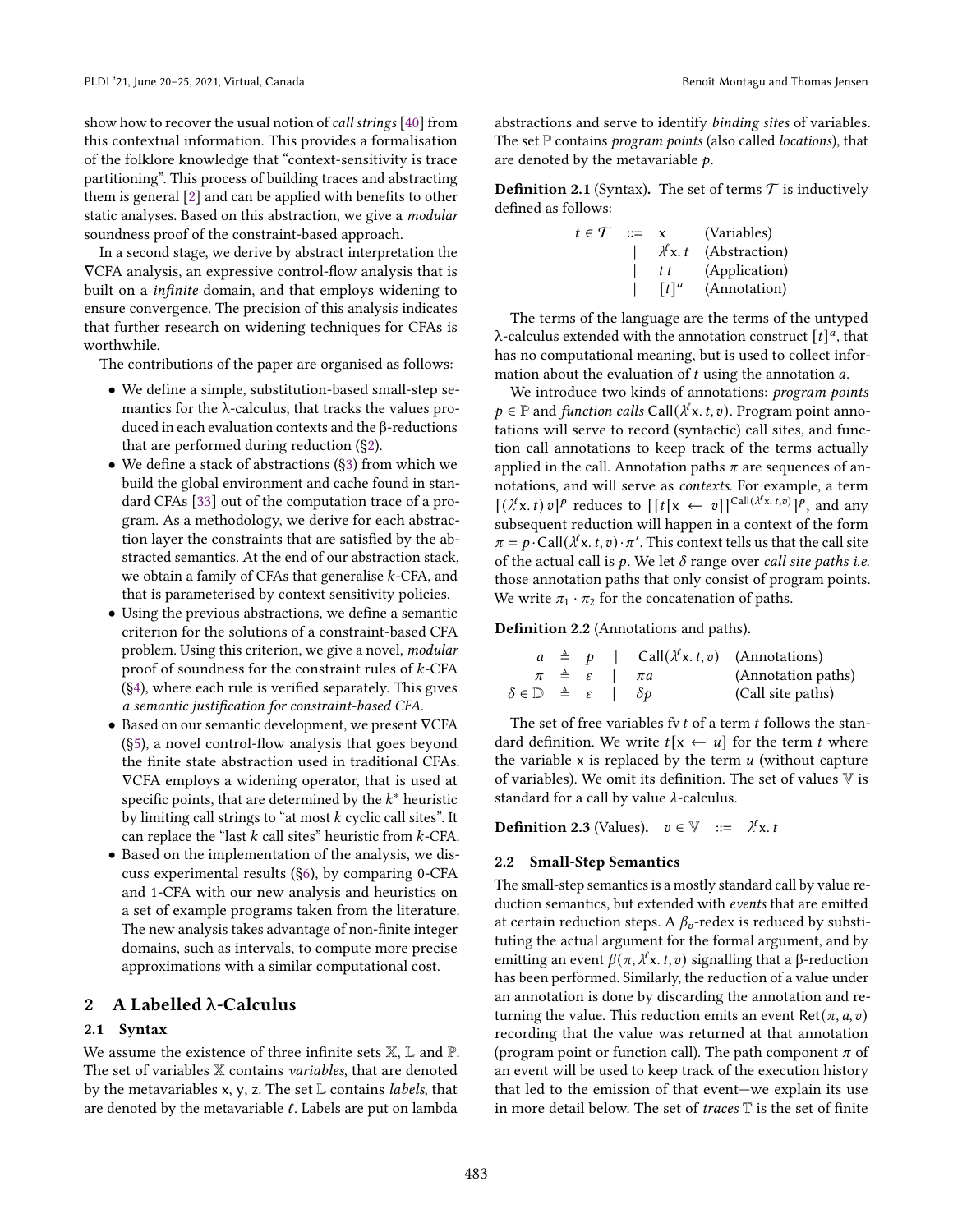(possibly empty) sequences of events. We write  $tr_1 + tr_2$  for the concatenation of traces.

#### Definition 2.4 (Events and traces).

 $e \triangleq \text{Ret}(\pi, a, v) \mid \beta(\pi, \lambda^{\ell} x, t, v) \text{ (Events)}$  $tr \in \mathbb{T} \triangleq \varepsilon$  | e, tr (Traces)

The operational semantics uses the following operator for prefixing all events in a trace with an annotation path  $\pi$ .

#### Definition 2.5 (Prefixing by a path).

$$
\pi \cdot \text{Ret}(\pi', a, v) \triangleq \text{Ret}(\pi \cdot \pi', a, v)
$$
  
\n
$$
\pi \cdot \beta(\pi', \lambda^{\ell} x. t, v) \triangleq \beta(\pi \cdot \pi', \lambda^{\ell} x. t, v)
$$
  
\n
$$
\pi \cdot \varepsilon \triangleq \varepsilon
$$
  
\n
$$
\pi \cdot (\text{e}, \text{tr}) \triangleq (\pi \cdot \text{e}), (\pi \cdot \text{tr})
$$

The notation  $t \xrightarrow{e} u$  denotes that the term  $t$  reduces in one step to  $u$ , and during this reduction, produces the event e. The definition of the one-step reduction follows:

$$
(\lambda^{\ell}x, t) v \xrightarrow{\beta(\varepsilon, \lambda^{\ell}x, t, v)} [t[x \leftarrow v]]^{\text{Call}(\lambda^{\ell}x, t, v)}
$$

$$
[v]^{a} \xrightarrow{\text{Ret}(\varepsilon, a, v)} v \xrightarrow[t u \xrightarrow{\varepsilon} t' u]{} t \xrightarrow{\varepsilon} t' \xrightarrow[t \xrightarrow{\varepsilon} v t' \xrightarrow[t]^{a} \frac{a \cdot e}{[t]^{a}} [u]^{a}
$$

As we mentioned earlier, the contraction of a  $\beta_v$ -redex performs a substitution and encloses the reduct in an annotation, so as to remember that the reductions that will follow happen in the context of a function call. This is indeed what is meant by the contextual rule for annotations: any event that is emitted under an annotation is reported by prefixing that event with the annotation. Thus, annotations record the contexts of reductions.

The reflexive transitive closure is written  $t \stackrel{\text{tr}}{\rightarrow} u$ , and defined as follows:

$$
t \xrightarrow{\varepsilon} t
$$
\n
$$
\begin{array}{ccc}\nt_1 \xrightarrow{e} t_2 & t_2 \xrightarrow{\text{tr}_{\mathscr{X}}} t_3 \\
t_1 \xrightarrow{e, \text{tr}_{\mathscr{X}}} t_3\n\end{array}
$$

The rule for reflexivity traces no event, and the rule for transitivity collects the events in the order they occur.

Lemma 2.6. The following inference rules are valid:

$$
\frac{t_1 \stackrel{\text{tr}_1*}{\longrightarrow} t_2 \quad t_2 \stackrel{\text{tr}_2*}{\longrightarrow} t_3}{t_1 \stackrel{\text{tr}_1 + \text{tr}_2*}{\longrightarrow} t_3} \qquad \qquad \frac{t \stackrel{\text{tr}_*}{\longrightarrow} u}{[t]^a \stackrel{a \cdot \text{tr}_*}{\longrightarrow} [u]^a}
$$

We give an example of term reduction in Fig. [1.](#page-3-0) The first step in the evaluation reduces the term annotated with 1 which returns a function. Similarly, the second step evaluates the term annotated with 5 to produce the argument to the function. The third step is the β-reduction that applies the function to the argument, emitting a β-event which states that a β-reduction occurred in the context 0. The two following return steps illustrate how the same lambda term  $\lambda^{\ell_2}$ y. [y]<sup>6</sup> can be returned under different annotations (here,

<span id="page-3-0"></span>

|                                                                                                           | $[[\lambda^{\ell_1}x, [[x]^3[x]^4]^2]^1 [\lambda^{\ell_2}y, [y]^6]^5]^0$           |
|-----------------------------------------------------------------------------------------------------------|------------------------------------------------------------------------------------|
| Ret $(0,1,\lambda^{\ell_1}x. [[x]^3 [x]^4]^2)$                                                            | $[(\lambda^{\ell_1}x, [[x]^{3}[x]^{4}]^{2}) [\lambda^{\ell_2}y, [y]^{6}]^{5}]^{0}$ |
| Ret(0,5, $\lambda^{l_2}$ y. [y] <sup>6</sup> )                                                            | $[(\lambda^{\ell_1}x, [[x]^{3}[x]^{4}]^{2})(\lambda^{\ell_2}y, [y]^{6})]^{0}$      |
| $\beta(0,\lambda^{\ell_1}x.[[x]^3[x]^4]^2,\lambda^{\ell_2}y.[y]^6)$                                       | $[[[[\lambda^{\ell_2}y,[y]^6]^3[\lambda^{\ell_2}y,[y]^6]^4]^2]^{C_1}]^0$           |
| $\mathsf{Ret}(0\cdot C_1\cdot 2,3,\lambda^{\ell_2}\mathsf{y},\,[\mathsf{y\,]^\mathsf{6})$                 | $[[[(\lambda^{\ell_2}y,[y]^6) [\lambda^{\ell_2}y,[y]^6]^4]^2]^{C_1}]^0$            |
| Ret $(0 \cdot C_1 \cdot 2, 4, \lambda^{\ell_2} \mathsf{y}$ . [y] <sup>6</sup> )                           | $[[[(\lambda^{\ell_2}y,[y]^6)(\lambda^{\ell_2}y,[y]^6)]^2]^{C_1}]^0$               |
| $\beta$ (0·C <sub>1</sub> ·2, $\lambda^{l_2}$ y. [y] <sup>6</sup> , $\lambda^{l_2}$ y. [y] <sup>6</sup> ) | $[[[[[[\lambda^{\ell_2}y,[y]^6]^6]^{C_2}]^2]^{C_1}]^0$                             |
| Ret $(0 \cdot C_1 \cdot 2 \cdot C_2, 6, \lambda^{\ell_2} \gamma$ . [y] <sup>6</sup> )                     | $[[[[\lambda^{\ell_2}y,[y]^6]^{C_2}]^2]^{C_1}]^0$                                  |
| Ret $(0 \cdot C_1 \cdot 2, C_2, \lambda^{\ell_2} \gamma$ . [y] <sup>6</sup> )                             |                                                                                    |
| Ret (0· $C_1$ , 2, $\lambda^{\ell_2}$ y. [y] <sup>6</sup> )                                               | $[[[\lambda^{\ell_2}y,[y]^6]^2]^{C_1}]^0$                                          |
|                                                                                                           | $[[\lambda^{\ell_2}y,[y]^6]^{C_1}]^0$                                              |
| Ret $(0, C_1, \lambda^{\ell_2} \gamma, [\gamma]^6)$                                                       | $[\lambda^{\ell_2}y. [y]^{6}]^{0}$                                                 |
| $\mathsf{Ret}(\varepsilon, 0, \lambda^{\ell_2} \mathsf{y}, [\mathsf{y}]^6)$                               | $\lambda^{\ell_2}$ y. [y] <sup>6</sup>                                             |

where the event  $C_1 = \text{Call}(\lambda^{\ell_1} \mathbf{x} \cdot \left[\lfloor \mathbf{x} \rfloor^3 \lfloor \mathbf{x} \rfloor^4 \right]^2, \lambda^{\ell_2} \mathbf{y} \cdot \left[\mathbf{y}\right]^6)$  and the event  $C_2 = \text{Call}(\lambda^{\ell_2}y, [y]^6, \lambda^{\ell_2}y, [y]^6)$ .

Figure 1. Example of reductions in the labelled  $\lambda$ -calculus.

3 and 4), thereby distinguishing when it is used as a function and as an argument. The context in those two return events is the path  $0 \cdot C_1 \cdot 2$  which contains the information that the returned value was obtained by first evaluating the call site annotated with 0, thereby initiating the call  $C_1$ , which in turn led to the call site labelled 2.

#### 2.3 Trace Collecting Semantics

We use  $\sigma$  to range over value substitutions, *i.e.* finite mappings from variables to *closed* values. The expression  $t \cdot \sigma$ denotes the application of the value substitution  $\sigma$  to the term  $t$ : it amounts to replacing every free occurrence of x in  $t$ with  $\sigma(x)$ . We write  $\sigma[x \mapsto v]$  for the substitution  $\sigma$  extended with a new binding that maps  $x$  to  $v$ . Given a set of substitutions I, we write  $I[x \mapsto v]$  for the set  $\{\sigma[x \mapsto v] \mid \sigma \in I\}$ , and write  $\mathcal{I} [x \mapsto S]$  for the set  $\{\sigma [x \mapsto v] \mid \sigma \in \mathcal{I}, v \in S\}.$ 

We consider the following semantics for terms that, given a set of input substitutions, produces a set of pairs, composed of the execution trace and the output value.

# **Definition 2.7.**  $\|t\|_{\mathcal{I}} \triangleq \{(\text{tr}, v) \mid t \cdot \sigma \stackrel{\text{tr} *}{\rightarrow} v, \sigma \in \mathcal{I}\}\$

**Definition 2.8** (Semantic preorder). We write  $tr_1 \leq tr_2$ when  $tr_1$  is a sub-sequence of  $tr_2$ . It is an order relation. We use the same symbol to denote the following pre-order on sets of traces and values:

$$
S_1 \leq S_2 \triangleq \forall (\text{tr}_1, v) \in S_1, \exists \text{tr}_2, \text{tr}_1 \leq \text{tr}_2 \land (\text{tr}_2, v) \in S_2.
$$

The pre-order  $\leq$  will serve as the approximation ordering. Larger sets of traces and values are less precise, in the sense that they might contain more traces and output values, and might also contain traces with more events.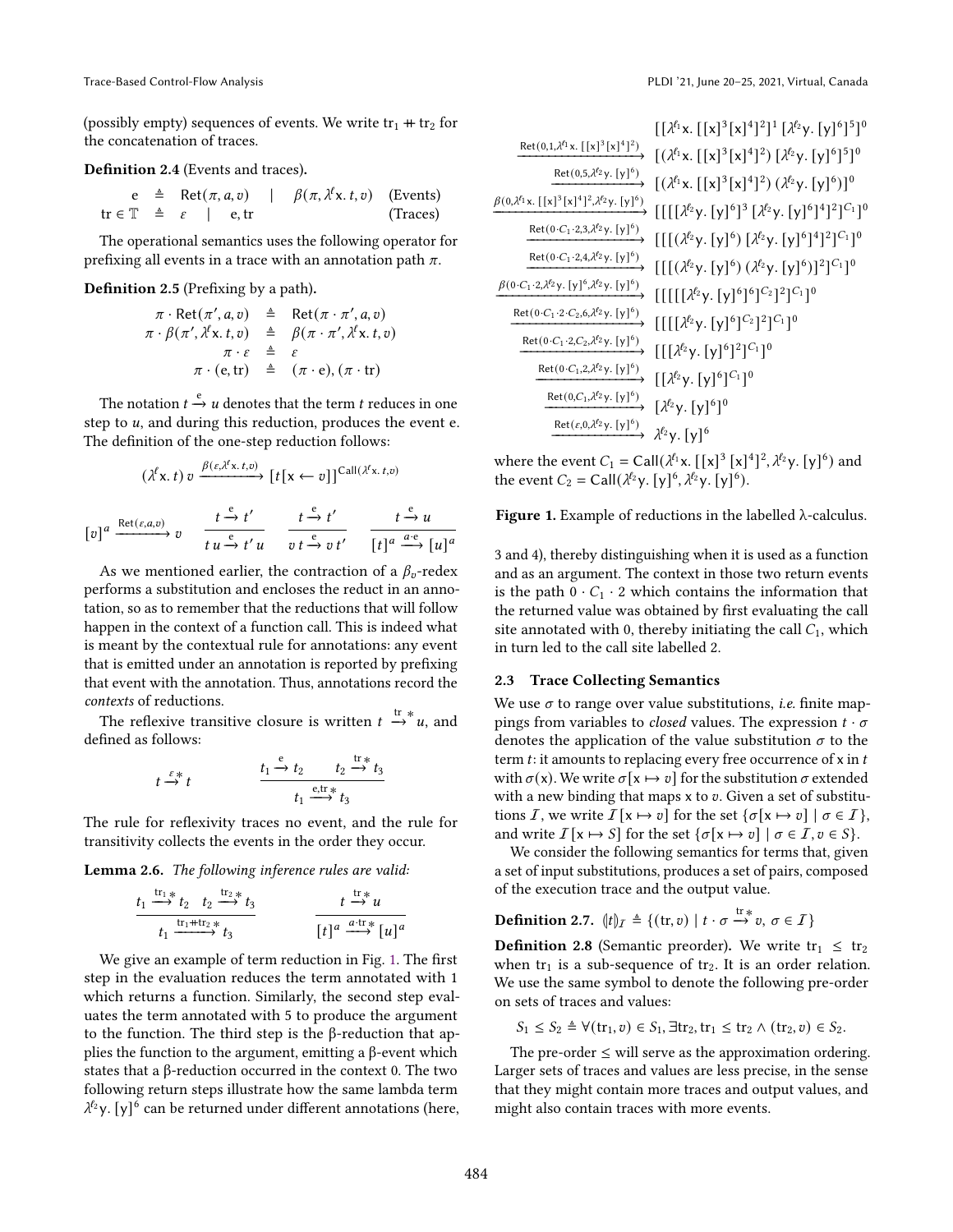Program reduction and trace ordering are related by the following lemma:

# <span id="page-4-1"></span>**Lemma 2.9** (Preservation). *If*  $t_1 \stackrel{\text{tr} *}{\rightarrow} t_2$ , then  $(t_2)$ <sub>*I*</sub>  $\leq (t_1)$ <sub>*I*</sub>.

The above lemma is central for our semantic framework: it implies that any correct over-approximation of the semantics of  $t_1$  (in the sense of  $\leq$ ) is necessarily a sound approximation of any reduct of  $t_1$ . In other words, the semantic property of being a sound approximation is preserved by reduction. This fact is crucial for the preservation property of CFA constraints from [ğ4](#page-8-0) (Lemma [4.2\)](#page-8-1). The proof of Lemma [2.9](#page-4-1) is direct: the output values of  $t_1$  and  $t_2$  are the same, and the trace produced by  $t_2$  is a suffix—and thus a sub-sequence—of the trace of  $t_1$ .

In the rest of this paper, we will only consider *fully anno*tated terms as our source language, i.e. terms where variables, applications and abstractions are enclosed in exactly one annotation, which must be a program point. A fully annotated value is an abstraction of a fully annotated term.

For each abstraction that we define in the rest of the paper, we derive the inclusion properties that are satisfied by the abstract semantics. These inclusions naturally lead to the design of analysers in the style of big-step static interpreters [\[4,](#page-14-6) [9\]](#page-14-7), that follow the structure of programs.

For fully annotated terms, we get the following inclusions for the trace semantics:

<span id="page-4-3"></span>Lemma 2.10 (Semantic inclusions for annotated terms).

$$
([\{x\}^p)_T = \{ (\text{Ret}(\varepsilon, p, \sigma(x)), \sigma(x)) \mid \sigma \in \mathcal{I} \} \n([\lambda^{\ell} x. t]^p]_T = \{ (\text{Ret}(\varepsilon, p, (\lambda^{\ell} x. t) \cdot \sigma), (\lambda^{\ell} x. t) \cdot \sigma) \mid \sigma \in \mathcal{I} \} \n([\{t_1\}^{p_1} [t_2]^{p_2}]^p]_T \subseteq \n\begin{cases}\n(p \cdot \text{tr}_1 + p \cdot \text{tr}_2 + \\
\beta(p, \lambda^{\ell} x. [t_3]^{p_3}, v_2) + \\
p \cdot \text{Call}(\lambda^{\ell} x. [t_3]^{p_3}, v_2) \cdot \text{tr}_3 + \\
\text{Att}(p, \text{Call}(\lambda^{\ell} x. [t_3]^{p_3}, v_2), v_3) &\land (\text{tr}_2, v_2) \in ([[t_2]^{p_2}]_T) \\
\text{Ret}(p, \text{Call}(\lambda^{\ell} x. [t_3]^{p_3}, v_2), v_3) &\land (\text{tr}_3, v_3) \in ([[t_3]^{p_3}]_{\mathcal{I}[x \mapsto v_2]} \\
+ \text{Ret}(\varepsilon, p, v_3), &\n\end{cases}
$$

For variables, the semantics produces return events only, where the returned values are read in the possible input substitutions. The case for functions is similar: the returned values are functions whose free variables are substituted for the values given by the input substitutions.

In the inclusion for fully annotated applications, the execution trace  $tr_3$  that corresponds to the function call is enclosed in the following two events: the event  $\beta(p, \lambda^{\ell} x. \, [t_3]^{p_3}, v_2)$ that denotes the start of the function call, and the event Ret(p, Call( $\lambda^{\ell}$ x. [ $t_3$ ] $\lambda^{\rho_3}$ ,  $v_2$ ),  $v_3$ ), that denotes the *return* from that function call. Interestingly, the same trace  $tr_3$  is prefixed with the location  $p \cdot \text{Call}(\lambda^{\ell} \textbf{x}$ .  $[t_3]^{p_3}, v_2)$ , that records which function call is considered, and where it happened. In usual CFA analyses for functional languages, only the *locus*  $p$  of the function call is remembered.

<span id="page-4-2"></span>
$$
\mathcal{T} \to \mathbb{R}(\widehat{Clos}) \times (\mathbb{X} \xrightarrow{fin} (\mathbb{L} \times \mathbb{D})) \to \mathbb{R}(\widehat{Clos}) \times \mathbb{C}(\widehat{Clos})
$$
\n
$$
\gamma_{\mathbb{D}}(\phi) \downarrow \gamma_{\mathbb{G}}(\phi) \qquad \text{context projection (§3.7)}
$$
\n
$$
\mathcal{T} \to \mathbb{R}(\widehat{Clos}) \times (\mathbb{X} \xrightarrow{fin} (\mathbb{L} \times \mathbb{D})) \to \mathbb{R}(\widehat{Clos}) \times \mathbb{C}(\widehat{Clos})
$$
\n
$$
\gamma_{\mathbb{G}} \downarrow \qquad \text{indirection abstraction (§3.6)}
$$
\n
$$
\mathcal{T} \to (\mathbb{X} \xrightarrow{fin} \wp(\mathbb{Clos})) \to \mathbb{R}(\mathbb{Clos}) \times \mathbb{C}(\mathbb{Clos})
$$
\n
$$
\gamma_{\text{clos}} \downarrow \qquad \text{closure abstraction (§3.5)}
$$
\n
$$
\mathcal{T} \to (\mathbb{X} \xrightarrow{fin} \wp(\mathbb{V})) \to \mathbb{R}(\mathbb{V}) \times \mathbb{C}(\mathbb{V})
$$
\n
$$
\gamma_{\text{M}} \downarrow \uparrow \alpha_{\text{M independent attribute for inputs (§3.4)}}
$$
\n
$$
\mathcal{T} \to \wp(\mathbb{X} \xrightarrow{fin} \mathbb{V}) \to \mathbb{R}(\mathbb{V}) \times \mathbb{C}(\mathbb{V})
$$
\n
$$
\gamma_{\text{FC}} \downarrow \uparrow \alpha_{\text{E}}
$$
\n
$$
\text{index} \rightarrow \wp(\mathbb{X} \xrightarrow{fin} \mathbb{V}) \to \wp(\mathbb{R}(\mathbb{V})) \times \wp(\mathbb{C}(\mathbb{V}))
$$
\n
$$
\gamma_{\text{A}} \downarrow \uparrow \alpha_{\text{A independent attribute for pairs (§3.3)}}
$$
\n
$$
\mathcal{T} \to \wp(\mathbb{X} \xrightarrow{fin} \mathbb{V}) \to \wp(\mathbb{R}(\mathbb{V}) \times \mathbb{C}(\mathbb{V}))
$$
\n
$$
\gamma_{\text{NoVal}} \downarrow \uparrow \alpha_{\text{NoVal}}
$$
\n

Figure 2. Abstraction steps.

### <span id="page-4-0"></span>3 A Systematic Reconstruction of CFA

Standard control flow analyses for a program  $t$  construct two objects as results of the analysis. The first object is a global environment  $\hat{\rho}$  that records the set of values that variables of t could have been assigned to. To distinguish between several instances of variables, variables are distinguished by their calling context-sometimes also called memento [\[31,](#page-15-2) [33\]](#page-15-3) or instances [\[37\]](#page-15-7). A global environment maps a pair  $(x, \delta)$  of a variable and its calling context to a set of abstract values. The global environment is called global store in the AAM line of work. In this paper, instead of taking variables and contexts  $(x, \delta)$  as keys of global environments, we choose *binding sites* (corresponding to  $\lambda$ -abstractions) and contexts  $(\ell, \delta)$  as keys. This choice is technical and can be ignored in a first read: it ensures that our definitions do not depend on the names of variables, and are consistent with the  $\alpha$ -equivalence of λ-terms. We write  $\mathbb{R}(A) \triangleq (\mathbb{L} \times \mathbb{D}) \rightarrow \wp(A)$  for the type of global environments that contain sets of elements of type  $A$ .

The second object computed by a CFA is a global cache  $\hat{C}$ , that maps every sub-term of the program t-identified by their program points-to a set of abstract values that denotes the possible evaluation results of that sub-term. Similarly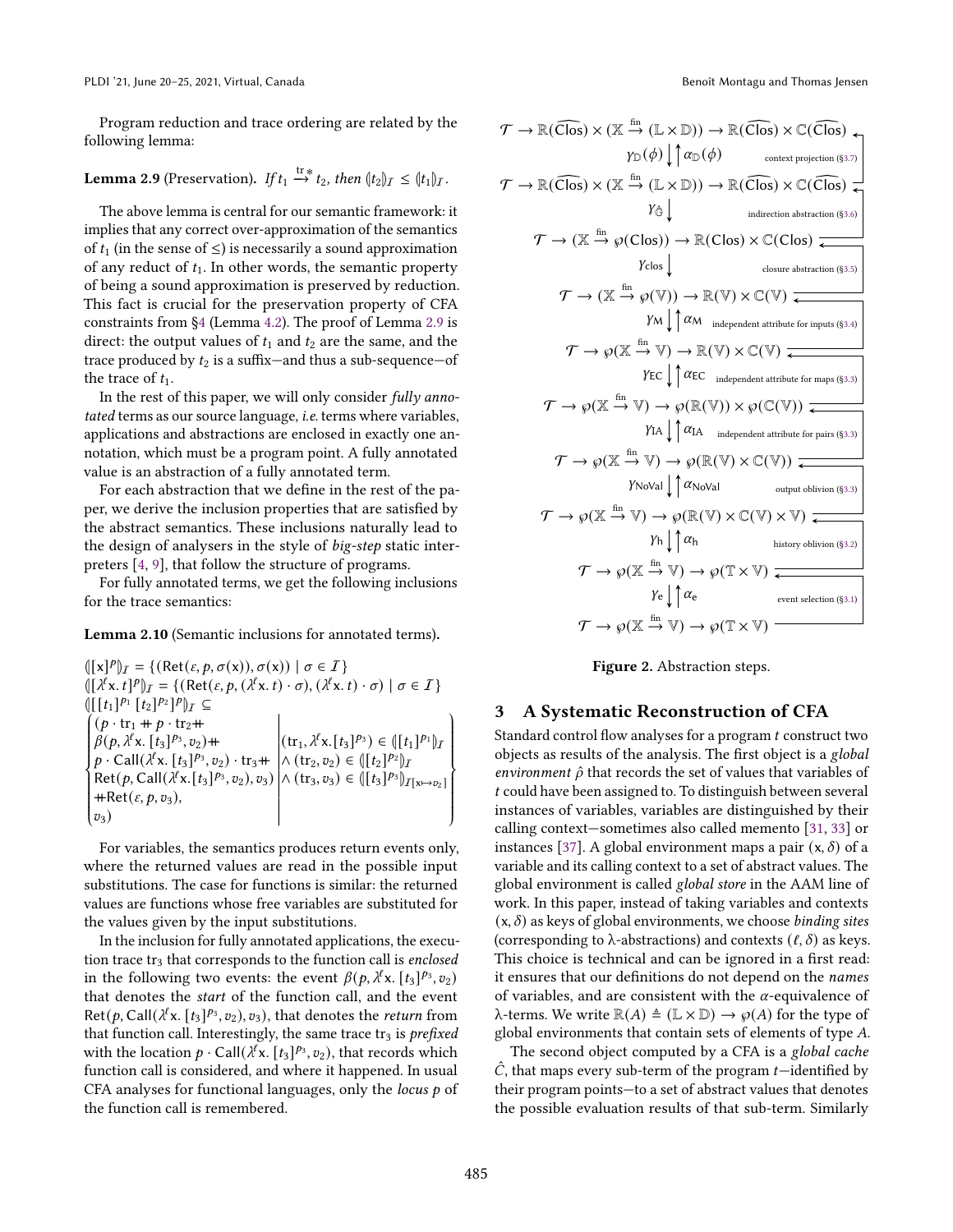to global environments, different versions of sub-terms are distinguished by their evaluation contexts. A global cache therefore maps a pair  $(p, \delta)$  of a program point and an evaluation context to a set of abstract values. Some analyses remove the need of a cache by working with administrative normal forms (ANF), where every sub-term is bound to a variable. We write  $\mathbb{C}(A) \triangleq (\mathbb{P} \times \mathbb{D}) \rightarrow \mathcal{O}(A)$  for the type of global caches that contain sets of elements of type  $A$ .

In this section, we show how to reconstruct the environments and caches of  $k$ -CFA as abstractions of the trace-based semantics. The abstraction strategy is summarised in Fig. [2.](#page-4-2) Most abstractions form Galois connections [\[3\]](#page-14-8). A Galois connection between partially ordered sets is defined as follows:

# **Definition 3.1** (Galois connection). We write  $(A, \leq_A) \leftrightarrows_{\alpha}^{\gamma}$  $(B, \leq_B)$  when for any  $a \in A$  and  $b \in B$ ,  $\alpha(a) \leq_B b \Leftrightarrow a \leq_A \gamma(b)$ .

The first stages of abstraction-starting from the bottom of Fig. 2—are responsible for selecting events in the traces, and forgetting about the ordering of events. After these preliminary steps, we have built environments and caches of types  $\mathbb{R}(\mathbb{V})$  and  $\mathbb{C}(\mathbb{V})$ , that contain sets of values. Then, inputs are abstracted and finally values are abstracted by the closure abstraction and the indirection abstraction. These two abstractions are not Galois connections, as there is no best way to perform these abstractions, but they still lead to correct analyses.

The closure abstraction builds abstract closures, composed of some code and some environment, that maps variables to sets of abstract closures. Then, the indirection abstraction introduces intermediate names of type  $\mathbb{L}\times\mathbb{D}$ : at this level, abstract closures are composed of some code together with an environment that maps variables to names. This indirection is similar to the indirection used in the small-step semantics of the AAM line of work, where names are called addresses.

Finally, the last abstraction step modifies the calling contexts in names using a projection function  $\phi$ : we recover  $k$ -CFA by choosing  $\phi(\delta) = \lfloor \delta \rfloor_k$ , that is the truncation to the last k elements of  $\delta$ .

In the following subsections, we define the abstractions of the semantics and, at some key steps, show how they impact the semantic inclusions. We exploit those inclusions in [ğ4](#page-8-0) to semantically justify the constraints of  $k$ -CFA.

#### <span id="page-5-0"></span>3.1 Abstraction of Events

We select events by performing two transformations on traces. First, we select the call sites in the contexts of events. The call sites are the program points that occur just before a Call( $v_1, v_2$ ) annotation. Recall the example from §2.1 with  $[(\lambda^{\ell}x. t)v]^p$  that reduces to  $[[t[x \leftarrow v]]^{Call(\lambda^{\ell}x. t, v)}]^p$ . Subsequent reductions will happen in a context of the form  $\pi$  =  $p \cdot \text{Call}(\lambda^{\ell} \text{x}, t, v) \cdot \pi',$  recording that the call site of the actual call is  $p$ . Thus, to recover the standard call site information we just need to keep the information calls $(\pi) = p \cdot \text{calls}(\pi')$ . The call filtering is extended to events and traces as follows:

Definition 3.2 (Call filtering).

| On paths:  | calls $\varepsilon \triangleq$ calls $(a \cdot \varepsilon) \triangleq \varepsilon$    |
|------------|----------------------------------------------------------------------------------------|
|            | calls $(p \cdot \text{Call}(v_1, v_2) \cdot \pi) \triangleq p \cdot \text{cells } \pi$ |
|            | calls $(p_1 \cdot p_2 \cdot \pi) \triangleq$ calls $(p_2 \cdot \pi)$                   |
| On events: | calls (Ret $(\pi, a, v)$ ) $\triangleq$ Ret(calls $\pi, a, v$ )                        |
|            | calls $(\beta(\pi, v_1, v_2)) \triangleq \beta$ (calls $\pi, v_1, v_2$ )               |
| On traces: | calls $\varepsilon \triangleq \varepsilon$                                             |
|            | calls(e, tr) $\triangleq$ (calls e), (calls tr)                                        |

We deliberately drop the Call annotations, because our goal is to recover eventually the call strings that are used in -CFA. We leave to future work the question of keeping Call annotations to obtain other forms of context sensitivity.

The second selection pass on events consists in keeping only events that are labelled by program points—as opposed to call annotations. This is simply done as follows:

#### Definition 3.3 (Event filtering).

| $\det \varepsilon = \varepsilon$                                         |                                         |
|--------------------------------------------------------------------------|-----------------------------------------|
| $ret(\beta(\pi, v_1, v_2), tr) \triangleq \beta(\pi, v_1, v_2)$ , ret tr |                                         |
| $ret(Ret(\pi, p, v), tr)$                                                | $\triangleq$ Ret $(\pi, p, v)$ , ret tr |
| $\mathrm{ret}(\mathsf{Ret}(\pi,\mathsf{Call}(v_1,v_2),v),\mathrm{tr})$   | $\triangleq$ ret tr                     |

By composing the two filter functions, we obtain the abstraction function  $\alpha_e$  for events, together with its corresponding concretization  $y_e$ :

Definition 3.4 (Event abstraction and concretization).

 $\alpha_{e}(S) \triangleq \{(\text{ret} \circ \text{ calls}(\text{tr}), v) \mid (\text{tr}, v) \in S\}$  $\gamma_{\rm e}(S)$   $\triangleq$  {(tr, v) | ret ∘ calls(tr)  $\leq$  tr' ∧ (tr', v)  $\in$  S}

**Lemma 3.5.** The functions  $\alpha_e$  and  $\gamma_e$  form a Galois connection:  $(\wp(\mathbb{T} \times \mathbb{V}), \leq) \leftrightarrows_{\alpha_e}^{\gamma_e} (\wp(\mathbb{T} \times \mathbb{V}), \leq).$ 

The proof relies on the monotonicity of calls and ret with respect to the sub-sequence order.

The function  $\alpha_{\rm e}(t)$  for a fully annotated term t satisfies the following inclusions:

Lemma 3.6 (Semantic inclusions after event abstraction).  $\alpha_{\mathbf{e}}([x]^p|_{\mathcal{I}} = \{ (\text{Ret}(\varepsilon, p, \sigma(x)), \sigma(x)) \mid \sigma \in \mathcal{I} \}$ 

 $\alpha_{\rm e}([ \lambda^{\ell} x, t]^{p} )_{\mathcal{I}} = \{ ({\rm Ret}(\varepsilon, p, (\lambda^{\ell} x, t) \cdot \sigma), (\lambda^{\ell} x, t) \cdot \sigma) \mid \sigma \in \mathcal{I} \}$  $\alpha_{e} \left( \left[ [t_1]^{p_1} [t_2]^{p_2} \right]^{p} \right) I \leq$  $\int$  $\overline{\mathcal{L}}$  $\overline{\phantom{a}}$  $(tr_1 + tr_2 +$  $\beta(p, \lambda^{\ell} x. [t_3]^{p_3}, v_2) +$  $p \cdot \text{tr}_3 + \text{Ret}(\varepsilon, p, v_3),$  $v_3)$ l  $(\text{tr}_1, \lambda^{\ell} \text{x} \ldotp [t_3]^{p_3}) \in \alpha_{e}([t_1]^{p_1})_{\mathcal{I}}$  $\wedge$   $(\text{tr}_2, v_2) \in \alpha_{\text{e}} \langle [t_2]^{p_2} \rangle_I$  $\wedge$  (tr<sub>3</sub>, v<sub>3</sub>) ∈  $\alpha_{e}$ ([t<sub>3</sub>]<sup>p<sub>3</sub></sup>)<sub>I</sub><sub>[x→v<sub>2</sub>]</sub>  $\overline{\mathcal{L}}$  $\int$  $\overline{ }$ 

Compared to Lemma [2.10,](#page-4-3) we notice that the events and contexts involved in a call annotation have been removed. In particular, the trace  $tr_3$  that corresponds to the evaluation of the function body obtained from  $t_1$  is now only prefixed by the *call site*  $p$ , *i.e.* the program point of the application.

#### <span id="page-5-1"></span>3.2 Unordered History Abstraction

In this abstraction step, we forget the order of events in the computation trace. Instead of a trace, we produce two maps that contain sets of values.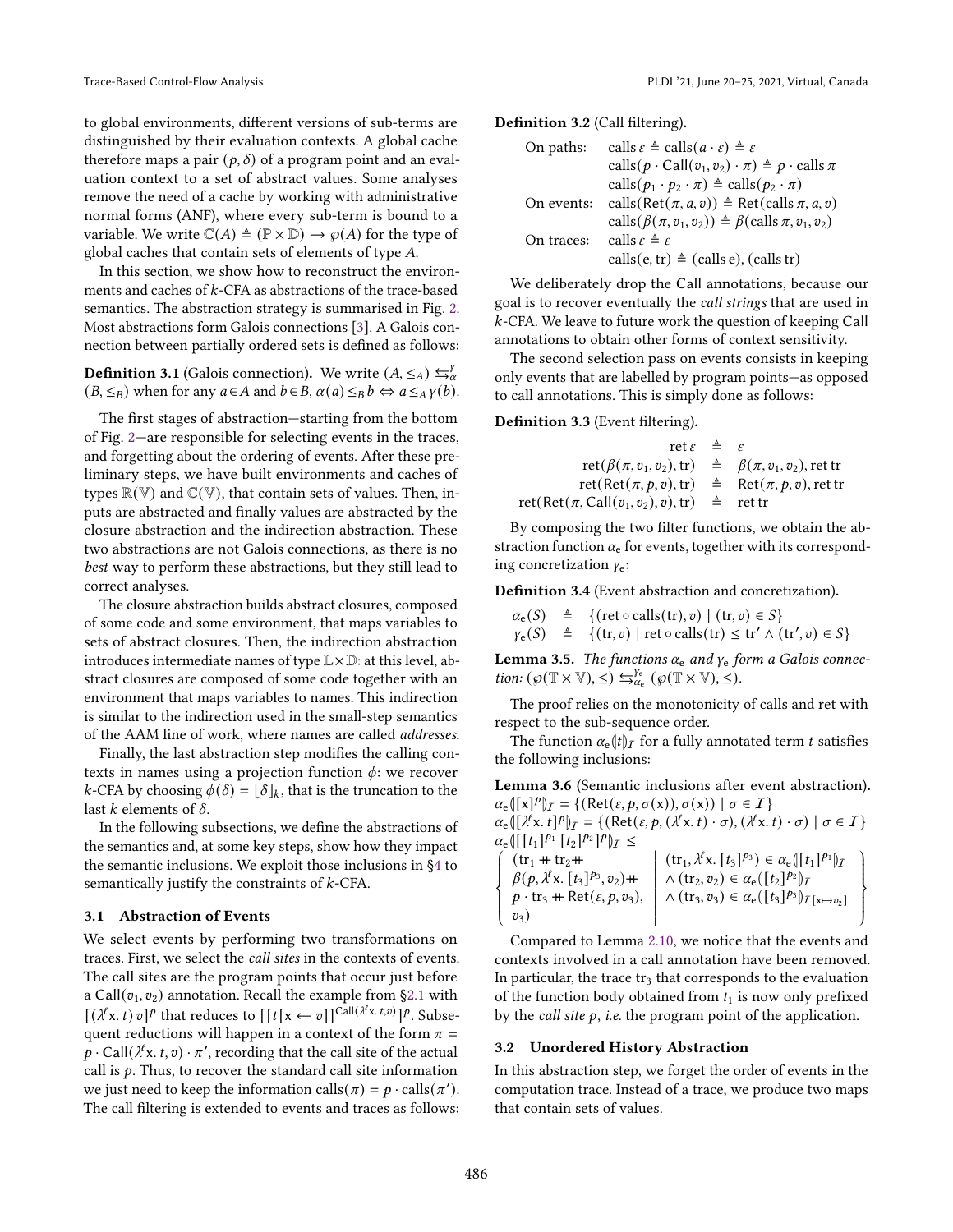The first map is a global environment that inspects the β-reduction events and remembers on which arguments the functions were called, and in which context. This environment map is defined by the env function.

The second map is a global cache, that reads the return events and remembers which values were produced for the different program points, and in which context. This cache map is defined by the cache function.

Definition 3.7 (Building environments and caches).

| $env(\varepsilon) \triangleq \dot{\emptyset}$                                                                        |                                                                                                                  |
|----------------------------------------------------------------------------------------------------------------------|------------------------------------------------------------------------------------------------------------------|
| $env(Ret(\delta, p, v), tr) \triangleq$                                                                              | env tr                                                                                                           |
|                                                                                                                      | $env(\beta(\delta, \lambda^{\ell} x, t, v), tr) \triangleq \{(\ell, \delta) \mapsto \{v\}\}$ + env tr            |
| $\operatorname{cache}(\varepsilon) \triangleq$                                                                       | - 0                                                                                                              |
|                                                                                                                      | $\text{cache}(\text{Ret}(\delta, p, v), \text{tr}) \triangleq \{ (p, \delta) \mapsto \{v\} \} + \text{cache tr}$ |
| $\operatorname{cache}(\beta(\delta, v_1, v_2), \operatorname{tr}) \triangleq \operatorname{cache} \operatorname{tr}$ |                                                                                                                  |

The definitions of env and cache rely on the following operations on maps with a set-valued range.

Definition 3.8 (Operations and relations on maps).

 $\dot{\emptyset}$   $\triangleq$   $\lambda k. \emptyset$  ${k \mapsto S}$   $\triangleq \lambda k'$ . if  $k' = k$  then S else Ø  $\pi \cdot m \stackrel{\triangle}{=} \lambda(x, \pi')$ .if  $\pi' = \pi \cdot \pi''$  then  $m(\pi'')$  else Ø  $m_1 + m_2 \triangleq \lambda k.m_1(k) \cup m_2(k)$  $m_1 \subseteq m_2 \triangleq \forall k, m_1(k) \subseteq m_2(k)$ 

The above definitions comprise the empty map, the singleton map, how to prefix a map with a path, how to take the union of two maps, and how to compare them. The definitions of history abstraction and concretization follow.

Definition 3.9 (History abstraction and concretization).

$$
\alpha_h(S) \triangleq \{ (\text{env tr}, \text{cache tr}, v) \mid (\text{tr}, v) \in S \}
$$
\n
$$
\gamma_h(S) \triangleq \{ (\text{tr}, v) \mid \text{env tr } \subseteq \rho \land \text{cache tr } \subseteq C \land (\rho, C, v) \in S \}
$$
\n
$$
S_1 \sqsubseteq S_2 \triangleq \forall (\rho_1, C_1, v_1) \in S_1, \exists (\rho_2, C_2, v_2) \in S_2,
$$
\n
$$
\rho_1 \subseteq \rho_2 \land C_1 \subseteq C_2 \land v_1 = v_2
$$

Lemma 3.10.  $(\wp(\mathbb{T} \times \mathbb{V}), \leq) \leftrightarrows_{\alpha_h}^{\gamma_h} (\wp(\mathbb{R}(\mathbb{V}) \times \mathbb{C}(\mathbb{V}) \times \mathbb{V}), \sqsubseteq)$ 

The proof relies on the monotonicity of env and cache.

We write  $A_h = \alpha_h \circ \alpha_e$  for the chaining of the abstractions we have defined so far. The abstract semantics of a fully annotated term  $A_h(t)$  satisfies the following inclusions:

Lemma 3.11 (Semantic inclusions after history abstraction).  $A_h([x]^p)_I = \{(\emptyset, \{(p, \varepsilon) \mapsto \{\sigma(x)\}\}, \sigma(x)) \mid \sigma \in I\}$  $A_h([{\lambda}^{\ell} x, t]^p)_I = \{(\dot{0}, \{(p, \varepsilon) \mapsto \{v\}\}, v) \mid v = ({\lambda}^{\ell} x, t) \cdot \sigma, \sigma \in I\}$  $A_h \left( [[t_1]^{p_1} [t_2]^{p_2}]^p \right)$ *[*  $\sqsubseteq$  $\int$  $\overline{\phantom{a}}$  $\overline{\phantom{a}}$  $(\rho_1 + \rho_2 + p \cdot \rho_3 +$  $\{(\ell,p)\mapsto \{v_2\}\},\$  $C_1 + C_2 + p \cdot C_3 +$  $\{(p, \varepsilon)) \mapsto \{v_3\}\},\$  $v_3)$   $(\rho_1, C_1, \lambda^{\ell} \mathbf{x}, [t_3]^{p_3}) \in A_{h}([t_1]^{p_1})_{\mathcal{I}}$  $\wedge (\rho_2, C_2, v_2) \in A_{\rm h}(\llbracket t_2 \rrbracket^{p_2})_I$  $\wedge (\rho_3, C_3, v_3) \in A_{h}([t_3]^{p_3})_{\mathcal{I}[x \mapsto v_2]}$  $\begin{array}{c} \hline \end{array}$  $\begin{matrix} \end{matrix}$  $\overline{ }$ 

The call site  $p$  prefixes the environment  $\rho_3$  and cache  $C_3$ that result from the evaluation of the function body of the

application. Moreover, the global environment records that the arguments of these functions contain the possible values for the arguments of the application. Finally, the global cache remembers that the whole term, *i.e.* the program point  $p$  in the empty environment, evaluates to the possible values of the function body.

### <span id="page-6-0"></span>3.3 Forgetting Output Values and Creation of Environments and Caches

The next abstraction steps are administrative, simple, and use mostly standard Galois connections. We only give a brief sketch of how they work.

First, we only keep the environment and the cache, using the abstraction function  $\alpha_{\text{NoVal}}(S) \triangleq \{(\rho, C) \mid \exists v, (\rho, C, v) \in$  $S$ }. Then, we separate environments from caches: using the function  $\alpha_{I\mathcal{A}}(S) \triangleq (\{\rho \mid \exists C, (\rho, C) \in S\}, \{C \mid \exists \rho, (\rho, C) \in S\})$  $S$ }), we transform sets of pairs of maps into pairs of sets of maps. Finally each set—of environments or caches—is abstracted as a map-an environment or a cache, respectivelyusing the function  $\alpha_M(S) \triangleq \lambda k$ .  $\bigcup_{m \in S} m(k)$  to abstract the maps, and  $\alpha_{EC}(S_1, S_2) \triangleq (\alpha_M(S_1), \alpha_M(S_2))$  to abstract their pairs. All these functions are adjoints of Galois connections.

We define the function  $A_{EC} \triangleq \alpha_{EC} \circ \alpha_{IA} \circ \alpha_{NoVal} \circ A_h$ , that stacks up all the abstractions we have defined so far. The semantic inclusions for the abstract semantics of a fully annotated term  $A_{EC}(\llbracket t \rrbracket^p)_I$  are easily obtained, by noticing that for a term  $[t]^p$  with an output value v and a cache C obtained by  $A_h([t]^p)_I$ , we always have  $\{v\} \subseteq C(p, \varepsilon)$ .

### <span id="page-6-1"></span>3.4 Abstracting Inputs

The next abstraction abstracts the set of inputs  $\overline{I}$ . We transform this set of substitutions $-i.e.$  maps from variables to values-into a map from variables to sets of values, using the Galois connection  $\leftrightarrows_{\alpha_M}^{y_M}$  we defined in the previous section. We denote by  $E$  the maps from variables to sets of values. The abstract semantics  $A_{\mathsf{EC}}(\llbracket t \rrbracket^p)_{\gamma_{\mathsf{M}}(E)}$  of a fully annotated term  $[t]^p$  satisfies the following inclusions:

<span id="page-6-2"></span>Lemma 3.12 (Semantic inclusions after input abstraction).  $A_{\text{EC}}([x]^{p}]_{\gamma_{\text{M}}(E)} \leq^{2} (\dot{\emptyset}, \{(p, \varepsilon) \mapsto E(x)\})$ 

 $A_{EC}([\lambda^{\ell} x.t]^p]_{\gamma_M(E)} = (\emptyset, \{ (p, \varepsilon) \mapsto \{ (\lambda^{\ell} x.t) \cdot \sigma \mid \sigma \in \gamma_M(E) \} \})$  $A_{EC}([[t_1]^{p_1} [t_2]^{p_2}]^p)_{\gamma_M(E)} \leq^2 (\rho_1 + \rho_2 + \rho_3, C_1 + C_2 + C_3)$ where  $(\rho_1, C_1) = A_{EC} (\iint_l t_1]^{p_1} \psi_{M(E)}$ and  $(\rho_2, C_2) = A_{EC} (\frac{t_2}{p_2})_{\gamma_M(E)}$  $\rho_3 = \sum_{\lambda \{k \}} \sum_{[t_3]^{p_3} \in C_1(p_1,\varepsilon)} p \cdot \text{fst} \circ A_{\text{EC}} (\llbracket t_3 \rrbracket^{p_3})_{y_{\text{M}} \{x \mapsto C_2(p_2,\varepsilon)\}}$  $+\{(\ell,p)\mapsto C_2(p_2,\varepsilon)\}\;$  $C_3 = \sum_{\lambda^{\ell} \mathsf{x}. [t_3]^{p_3} \in C_1(p_1,\varepsilon)}$ let  $C'_3$  = snd  $\circ A_{EC}([t_3]^{p_3})_{y_M\{x\mapsto C_2(p_2,\varepsilon)\}}$  in

 $p \cdot C'_3 + \{(p, \varepsilon) \mapsto C'_3(p_3, \varepsilon)\}$ In the case of variables, the cache is built by reading the set of possible values in the environment.

For λ-abstractions, the cache uses the set of values that results from closing the λ-abstraction being analysed under all the possible substitutions that belong to the concretized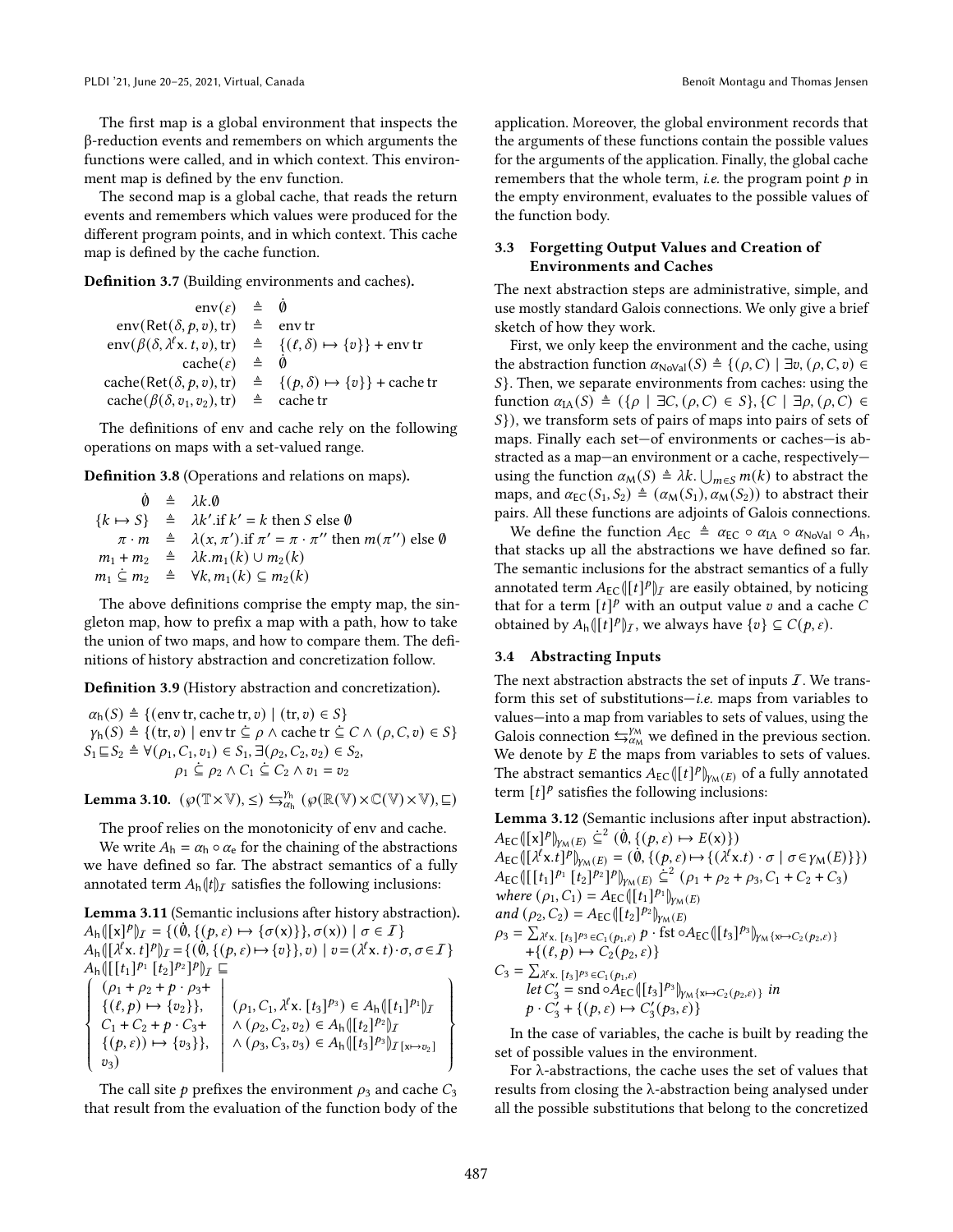environment. In other words, it is a closure with a set of possible closing environments. We abstract these sets of closures in the next section.

For applications, the environments and caches are built by combining the environments and caches that are computed for each sub-term of the application with the ones that are obtained for the functions  $\lambda^{\ell}$ x.  $[t_3]^{p_3}$  that may be called. The environment  $\rho_3$  records which arguments were given to the possibly called functions, whereas the cache  $C_3$  reports that the result of the whole application contains the results of the execution of every executed function body. Interestingly, the terms  $[t_3]^{p_3}$  are analysed in a context that does not involve the initial context  $\gamma_\mathsf{M}(E)$ , because  $\lambda^\ell$ x.  $[t_3]^{p_3}$  is a *closed* value, and therefore the body  $[t_3]^{p_3}$  needs no other input than one for its argument x. For this argument x, we provide the possible values for the arguments of the call.

### <span id="page-7-0"></span>3.5 Closure Abstraction

In this abstraction step, we introduce an abstract domain to represent sets of closures. An abstract closure is composed of a value $-a \lambda$ -abstraction—and an environment that assigns to each of the free variables of the value a set of abstract closures. The definition of this abstract domain is recursive. This abstract domain will be the starting point of the new analysis ∇CFA we describe in [ğ5.](#page-9-0)

<span id="page-7-5"></span>Definition 3.13 (Abstract closures and their concretization).

$$
\begin{array}{ccc}\n\text{Clos} & \triangleq \mathbb{V} \times \mathbb{G} & \mathbb{G} \triangleq \mathbb{X} \xrightarrow{\text{fin}} \wp(\text{Clos}) \\
\gamma \mathbb{G} & \triangleq \gamma \mathbb{M} \circ \gamma \mathbb{G} \circ \mathbb{H} & \gamma \mathbb{G} \circ \mathbb{H} \\
\gamma \mathbb{G} \circ \mathbb{H} & \gamma \mathbb{G} \circ \mathbb{H} \\
\gamma \mathbb{G} \circ \mathbb{H} & \forall \mathbb{G} \circ \mathbb{H} \\
\gamma \mathbb{G} \circ \mathbb{H} & \forall \mathbb{G} \circ \mathbb{H} \\
\gamma \mathbb{G} \circ \mathbb{H} & \forall \mathbb{G} \circ \mathbb{H} \\
\gamma \mathbb{G} \circ \mathbb{H} & \forall \mathbb{G} \circ \mathbb{H} \\
\gamma \mathbb{G} \circ \mathbb{H} & \forall \mathbb{G} \circ \mathbb{H} \\
\gamma \mathbb{G} \circ \mathbb{H} & \forall \mathbb{G} \circ \mathbb{H} \\
\gamma \mathbb{G} \circ \mathbb{H} & \forall \mathbb{G} \circ \mathbb{H} \\
\gamma \mathbb{G} \circ \mathbb{H} & \forall \mathbb{G} \circ \mathbb{H} \\
\gamma \mathbb{G} \circ \mathbb{H} & \forall \mathbb{G} \circ \mathbb{H} \\
\gamma \mathbb{G} \circ \mathbb{H} & \forall \mathbb{G} \circ \mathbb{H} \\
\gamma \mathbb{G} \circ \mathbb{H} & \forall \mathbb{G} \circ \mathbb{H} \\
\gamma \mathbb{G} \circ \mathbb{H} & \forall \mathbb{G} \circ \mathbb{H} \\
\gamma \mathbb{G} \circ \mathbb{H} & \forall \mathbb{G} \circ \mathbb{H} \\
\gamma \mathbb{G} \circ \mathbb{H} & \forall \mathbb{G} \circ \mathbb{H} \\
\gamma \mathbb{G} \circ \mathbb{H} & \forall \mathbb{G} \circ \mathbb{H} \\
\gamma \mathbb{G} \circ \mathbb{H} & \forall \mathbb{G} \circ \mathbb{H} \\
\gamma \mathbb{G} \circ \mathbb{H} &
$$

The concretization of a set of closures builds the set of values for each closure in the set by closing over all the possible environments, and then takes the union of those sets. The inclusions for the abstracted semantics follow:

<span id="page-7-3"></span>Lemma 3.14 (Semantic inclusions after closure abstraction).  $A_{\text{EC}}([x]^{p}]_{\gamma_{\mathbb{G}}(\Gamma)} \leq^{2} \gamma_{\text{clos}}(\dot{\emptyset}, \{(p, \varepsilon) \mapsto \Gamma(x)\})$ 

$$
A_{\mathsf{EC}}([{\lambda}^{\ell}\mathbf{x}.t]^p|_{{\gamma}_{\mathbb{G}}(\Gamma)} \leq^2 {\gamma}_{\text{clos}}(\dot{\emptyset}, \{ (p, \varepsilon) \mapsto {\{\langle \lambda^{\ell}\mathbf{x}.t, \Gamma|_{\text{fv}(\lambda^{\ell}\mathbf{x}.t)} \rangle \}}\})
$$

 $A_{\text{EC}}([t_1]^{p_1}[t_2]^{p_2}]^{p}|_{Y_{\text{C}}(\Gamma)} \leq \frac{2}{\pi^2} \gamma_{\text{clos}}(\rho_1 + \rho_2 + \rho'_3, C_1 + C_2 + C'_3)$ where  $A_{EC}(\left[1_1\right]^{p_1})_{Y \subseteq (\Gamma)} \subseteq^2 Y_{\text{clos}}(\rho_1, C_1)$ and  $A_{EC}(\left[\begin{matrix}t_2\end{matrix}\right]^{p_2})_{\gamma\in(\Gamma)} \subseteq^2 \gamma_{\text{clos}}(\rho_2, C_2)$  $\rho'_{3} = \sum_{c=(\lambda^{l}x,[t_{3}]^{p_{3}},F_{3}) \in C_{1}(p_{1},\varepsilon)} p \cdot \rho_{3}(c) + \{(l,p) \mapsto C_{2}(p_{2},\varepsilon)\}\n$  $C'_3 = \sum_{c=\langle \lambda^{\ell}x,[t_3]^{p_3},F_3\rangle \in C_1(p_1,\varepsilon)}^{\langle x,y,[t_3]^{p_3},F_3\rangle \in C_1(p_1,\varepsilon)} P \cdot C_3(c) + \{(p,\varepsilon) \mapsto C_3(c)(p_3,\varepsilon)\}$ where  $\forall c = \langle \lambda^{\ell} \mathbf{x}, [t_3]^{p_3}, F_3 \rangle \in C_1(p_1, \varepsilon),$  $A_{EC}([t_3]^{p_3})_{y_{G}(\Gamma_3,x:C_2(p_2,\varepsilon))} \leq^2 \gamma_{\text{clos}}(\rho_3(c),C_3(c))$ 

There are two main differences compared to the inclusions of Lemma [3.12.](#page-6-2) First, in the case of λ-abstractions, an abstract closure is now built, using the input environment to form the closure. Second, in the case of applications, we obtain abstract closures  $\langle \lambda^{\ell} x. [t_3]^{p_3}, \Gamma_3 \rangle$  by analysing  $[t_1]^{p_1}$ . The bodies  $[t_3]^{p_3}$  of these closures are then analysed in the environment  $\Gamma_3$  extended by mapping x to the values from  $C_2(p_2, \varepsilon)$ , *i.e.* the possible values of the argument  $t_2$ .

#### <span id="page-7-1"></span>3.6 Indirection Abstraction

The indirection abstraction is the most complex of this paper, and constitutes a crucial step to eventually recover the textbook definition of  $k$ -CFA. The idea of the abstraction is to introduce an indirection through names to break the recursion cycle in the definition of closures. Here, we choose call strings as names. Previous work from the AAM family have developed this idea too, also to break circularity. They baked the indirection in their semantics using a global store.

The new abstract closures  $\hat{c} \in \mathsf{C}$  are composed of a λ-abstraction and an environment  $\hat{\Gamma} \in \hat{\mathbb{G}}$  that assigns to each free variable a binding label  $\ell$  and a *name*  $\delta$ —as opposed to a set of closures as done in [ğ3.5.](#page-7-0) The binding label refers to the binding site of the variable, and the name  $\delta$  refers to the context in which the variable has been assigned to a value.

### <span id="page-7-2"></span>Definition 3.15 (Indirection abstraction).

$$
\widehat{\mathcal{C}\text{los}} \triangleq \mathbb{V} \times \widehat{\mathbb{G}} \qquad \widehat{\mathbb{G}} \triangleq \mathbb{X} \stackrel{\text{fin}}{\rightarrow} (\mathbb{L} \times \mathbb{D})
$$
\n
$$
\langle \lambda^{\ell} x. t, \Gamma \rangle \in \widehat{f}_{\text{Ind}}^{\hat{\rho}} S \text{ iff } \exists \widehat{\Gamma}, \langle \lambda^{\ell} x. t, \widehat{\Gamma} \rangle \in S \land \text{dom } \Gamma = \text{dom } \widehat{\Gamma} \land
$$
\n
$$
\forall x \in \text{dom } \Gamma, \forall c \in \Gamma(x), c \in \widehat{f}_{\text{Ind}}^{\hat{\rho}} \hat{\rho}(\widehat{\Gamma}(x))
$$
\n
$$
\gamma_{\text{Ind}}^{\hat{\rho}}'(S) \triangleq \{c \mid c \in \widehat{f}_{\text{Ind}}^{\hat{\rho}} S\} \qquad \gamma_{\text{Ind}}^{\hat{\rho}}(m) \triangleq \text{map}_{\gamma_{\text{Ind}}^{\hat{\rho}}}, m
$$
\n
$$
\gamma_{\text{cInd}}^{\hat{\rho}} \triangleq \gamma_{\text{clos}} \circ \gamma_{\text{Ind}}^{\hat{\rho}} \qquad \gamma_{\mathbb{G}}(\hat{\rho}; \widehat{\Gamma}) \triangleq \gamma_{\mathbb{G}} \circ \gamma_{\text{Ind}}^{\hat{\rho}}(\widehat{\Gamma})
$$

The meaning of an abstract closure depends on a global environment  $\hat{\rho} \in \mathbb{R}(\text{Clos})$ , that maps pairs  $(\ell, \delta)$  to sets of abstract closures with indirection. An abstract closure with indirection denotes the set of the abstract closures that are obtained by unfolding the definitions contained in  $\hat{\rho}$  a finite number of times. We formally define this in Def. [3.15,](#page-7-2) using the inductively defined relation  $\in_{\mathsf{Ind}}^{\hat{\rho}}$  that performs these unfoldings. Our concretization function  $\gamma_{\rm tr}^{\hat{\rho}}$  $\frac{\dot{\rho}}{\rho}$ ' transforms a set of abstract closures in Clos into a set of abstract closures in Clos from [ğ3.5.](#page-7-0) Our definitions are inspired from the correctness relation  $R$  of [\[33,](#page-15-3) p. 159]—an inductive relation that describes the concrete closures that are obtained by finitely unfolding indirections.

The semantic inclusions that result from the indirection abstraction are similar to those of Lemma [3.14.](#page-7-3)

<span id="page-7-4"></span>**Lemma 3.16** (Inclusions after indirection abstraction).  
\n
$$
A_{EC}(\lceil x \rceil^p)_{\gamma_{\hat{G}}(\hat{\rho};\hat{\Gamma})} \leq^2 \gamma_{\text{cInd}}^{\hat{\rho}}(\hat{\theta}, \{(p, \varepsilon) \mapsto \hat{\rho}(\hat{\Gamma}(x))\})
$$
\n
$$
A_{EC}(\lceil \lambda^{\ell} x.t \rceil^{p})_{\gamma_{\hat{G}}(\hat{\rho};\hat{\Gamma})} \leq^2 \gamma_{\text{cInd}}^{\hat{\rho}}(\hat{\theta}, \{(p, \varepsilon) \mapsto \{\langle \lambda^{\ell} x.t, \hat{\Gamma}|_{fv(\lambda^{\ell} x.t)} \rangle\}\})
$$
\n
$$
A_{EC}(\lceil [t_1]^{p_1} [t_2]^{p_2}]^{p} \big|_{\gamma_{\hat{G}}(\hat{\rho};\hat{\Gamma})} \leq^2 \gamma_{\text{cInd}}^{\hat{\rho}}(\hat{\rho}_1 + \hat{\rho}_2 + \hat{\rho}_3', \hat{C}_1 + \hat{C}_2 + \hat{C}_3')
$$
\nwhere  $A_{EC}(\lceil [t_1]^{p_1}]_{\gamma_{\hat{G}}(\hat{\rho};\hat{\Gamma})} \leq^2 \gamma_{\text{cInd}}^{\hat{\rho}}(\hat{\rho}_1, \hat{C}_1)$   
\nand  $A_{EC}(\lceil [t_2]^{p_2}]_{\gamma_{\hat{G}}(\hat{\rho};\hat{\Gamma})} \leq^2 \gamma_{\text{cInd}}^{\hat{\rho}}(\hat{\rho}_2, \hat{C}_2)$   
\n $\hat{\rho}_3' = \sum_{\hat{c}=(\lambda^{\ell} x, [t_3]^{p_3}, \hat{\Gamma}_3) \in \hat{C}_1(p_1, \varepsilon)} \hat{P} \cdot \hat{\rho}_3(\hat{c}) + \{(\ell, p) \mapsto \hat{C}_2(p_2, \varepsilon)\}$   
\n $\hat{C}_3' = \sum_{\hat{c}=(\lambda^{\ell} x, [t_3]^{p_3}, \hat{\Gamma}_3) \in \hat{C}_1(p_1, \varepsilon)} \hat{P} \cdot \hat{C}_3(\hat{c}) + \{(\rho, \varepsilon) \mapsto \hat{C}_3(\hat{c})(p_3, \varepsilon)\}$   
\nwhere  $\forall \hat{c} = \langle \$ 

 $A_{\text{EC}}([t_3]^{p_3}]_{\gamma_{\hat{\mathbb{G}}}(\hat{\rho};\hat{\Gamma}_3,\mathsf{x}:(\ell,\delta(\hat{c})))} \subseteq^2 \gamma_{\text{clnd}}^{\hat{\rho}}(\hat{\rho}_3(\hat{c}),\hat{C}_3(\hat{c}))$ and  $\delta(\hat{c})$  is chosen such that  $\hat{C}_2(p_2, \varepsilon) \subseteq \hat{\rho}(\ell, \delta(\hat{c}))$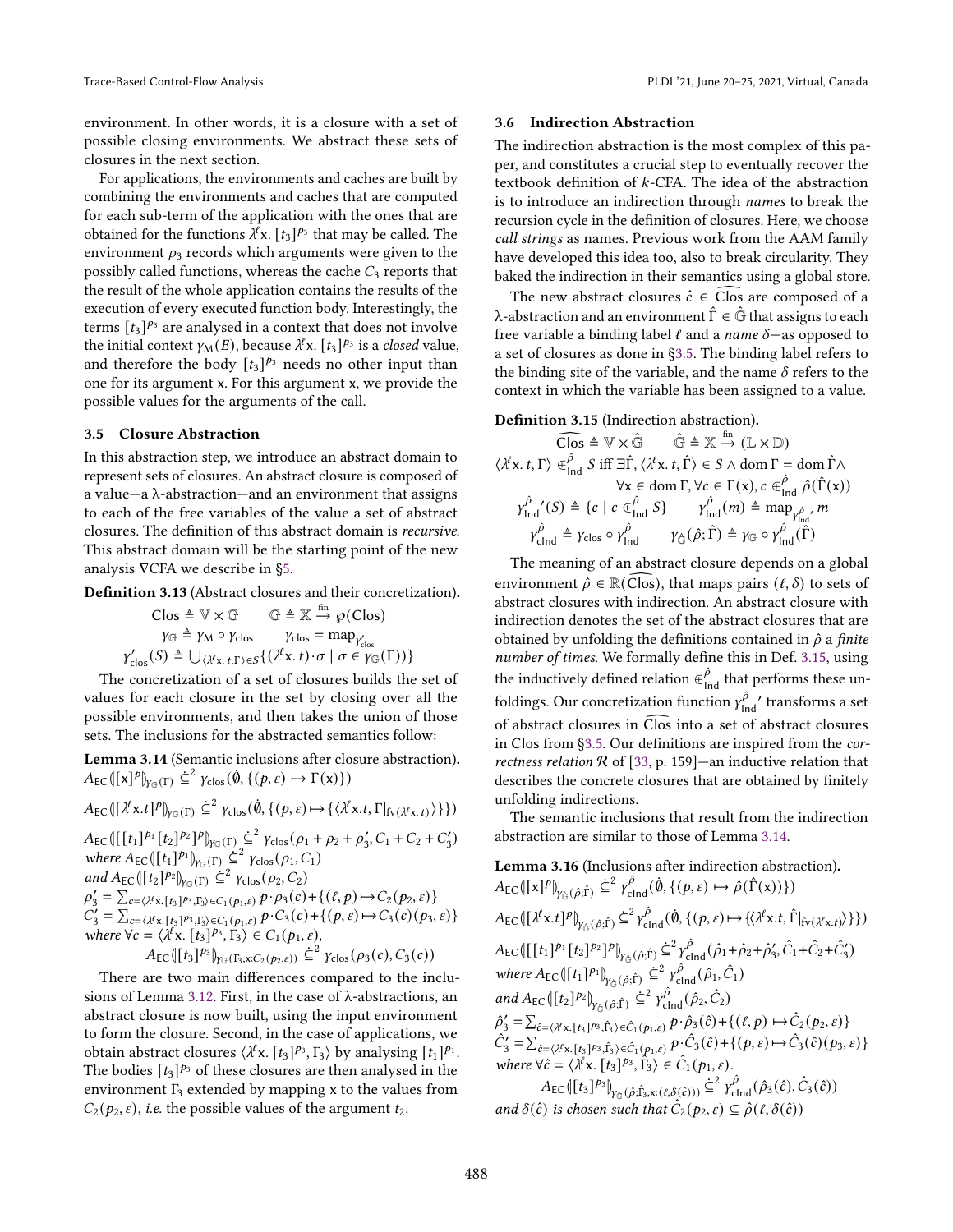The semantic inclusions exhibit one degree of freedom, in the case of applications. The name  $\delta(\hat{c})$  to assign to the arguments of function bodies can be chosen freely, as long as the global environment satisfies that the possible values for the argument in the context  $\delta(\hat{c})$  contains the possible values of  $t_2$ . This degree of freedom has been thoroughly explored by the AAM line of work, through the use of specific allocation functions. In CFA, the standard choice is to take the current enclosing context extended with  $p$  (the call site).

In [ğ4,](#page-8-0) we will exploit the inclusions of Lemma [3.16](#page-7-4) to justify the constraint rules for ∞-CFA.

#### <span id="page-8-2"></span>3.7 Call Sites Abstraction: Context Projection

The final abstraction step is to lose information by identifying certain contexts. This is where standard CFAs transform the search space into a finite one. We model this collapse of the search space by a projection function  $\phi \in \mathbb{D} \to \mathbb{D}$ .

Definition 3.17 (Context projection abstraction).

$$
\alpha_{\mathbb{D}}(\phi)(m) \triangleq \lambda(x,\delta) \cup_{\{\delta'|\phi(\delta')=\delta\}} m(x,\delta')
$$
  

$$
\gamma_{\mathbb{D}}(\phi)(m) \triangleq \lambda(x,\delta) \cdot m(x,\phi(\delta))
$$

The action of  $\phi$  on maps is to unite the sets that are assigned to the keys  $k_1$  and  $k_2$ , when  $\phi(k_1) = \phi(k_2)$ . So far, no hypothesis on  $\phi$  is required. The functions  $\phi$  define the context sensitivity policies of the analysis. By taking  $\phi(\delta) = \delta$ , we keep the same abstract semantics, i.e.  $\infty$ -CFA. If we take  $\phi(\delta) = \varepsilon$ , there is no distinction between contexts anymore, and we obtain 0-CFA. To get k-CFA, we take  $\phi(\delta) = [\delta]_k$ , i.e. the function that keeps the last  $k$  elements of  $\delta$ .

**Lemma 3.18.**  $\alpha_{\mathbb{D}}(\phi)$  and  $\gamma_{\mathbb{D}}(\phi)$  form a Galois connection:  $(\mathbb{R}(\widehat{\text{Clos}}) \times \mathbb{C}(\widehat{\text{Clos}}), \dot{\subseteq}^2) \leftrightarrows_{\alpha_{\text{D}}(\phi)}^{\gamma_{\text{D}}(\phi)}$  $\frac{\gamma_{\mathbb{D}}(\phi)}{\alpha_{\mathbb{D}}(\phi)}$  (R(Clos)  $\times$  C(Clos),  $\subseteq$ <sup>2</sup>)

### <span id="page-8-0"></span>4 Constraint-Based CFA

As a first illustration of the use of the abstractions defined in the previous sections we show how they enable a semantic and modular soundness proof of the constraint rules for infinitary CFA—where no approximation of contexts is performed—and for  $\phi$ -CFA, a family of analyses parameterised by a projection function  $\phi$ , that generalises uniform -CFA. More specifically, we give a semantic definition of what it means for a pair  $(\hat{\rho}, \hat{C})$  to be a solution of a CFA problem. As a consequence, the syntactic constraint rules become theorems. A benefit of this approach is that the proof method is modular: each rule is proved sound separately, instead of considering the set of rules as a whole.

We use the same notation  $(\hat{\rho}, \hat{C}) \models^{\hat{\Gamma}}_{\hat{\delta}}$  $\int_{\delta}^{\Gamma} [t]^p$  as in [\[33,](#page-15-3) p. 190], that defines the valid solutions of a CFA problem. This judgement denotes that  $(\hat{\rho}, \hat{C})$  is a valid solution for the CFA of the term  $[t]^p$ , taken in the calling context  $\delta$  and in the environment Γˆ. Our semantic definition follows:

<span id="page-8-3"></span>**Definition 4.1** (Semantic validity of an  $\infty$ -CFA solution).

$$
(\hat{\rho}, \hat{C}) \models^{\hat{\Gamma}}_{\delta} [t]^p \triangleq \delta \cdot A_{\text{EC}}([t]^p)_{\gamma_{\hat{C}}(\hat{\rho}, \hat{\Gamma})} \subseteq^2 \gamma_{\text{clos}} \circ \gamma_{\text{Ind}}^{\hat{\rho}}(\hat{\rho}, \hat{C})
$$

The validity of the solution  $(\hat{\rho}, \hat{C})$  is stated as an overapproximation property. Consider the set of inputs  $I$  defined by  $\Gamma$  under the definitions of  $\hat{\rho}$ , *i.e.*  $\mathcal{I} = \gamma_{\hat{\sigma}}(\hat{\rho}, \Gamma)$ . The definition tells us that  $(\hat{\rho}, \hat{C})$  must be an over-approximation of the semantics of the program  $[t]^p$  for the set of inputs  $I$ , where this semantics is considered "in the calling context  $\delta$ ". This is why the maps obtained by abstracting the semantics are prefixed with the call site path  $\delta$ .

From Lemma [2.9](#page-4-1) and the monotonicity of the abstractions it follows that semantic validity is preserved by reduction:

#### <span id="page-8-1"></span>**Lemma 4.2.** If  $t_1 \stackrel{\text{tr}}{\rightarrow} t_2$  and  $(\hat{\rho}, \hat{C}) \models^{\hat{\Gamma}}_{\delta}$  $\hat{\Gamma}_{\delta}$  t<sub>1</sub>, then  $(\hat{\rho}, \hat{C}) \models^{\hat{\Gamma}}_{\delta}$  $\frac{1}{\delta}$  t<sub>2</sub>.

The proof method we employ for the preservation property radically differs from previous proofs used in constraintbased approaches [\[16,](#page-14-2) [17,](#page-14-10) [33,](#page-15-3) [46\]](#page-15-4), where preservation is proved in a syntactic manner, by reasoning globally on the whole set of rules that define the constraints: their proofs inspect complete derivation trees built from the rules for the initial program, and reconstruct derivation trees for the reduced program. Such proofs follow the style of subject reduction proofs for type systems [\[35\]](#page-15-8), and are hard to maintain and to extend. In contrast, our proof of preservation is short and simple, and is independent of the set of rules, as it relies solely on the definition of semantic validity and on the monotonicity of the abstractions.

Our central result is the following theorem, that asserts the soundness of the rules for ∞-CFA.

Theorem 4.3 (Constraints for  $\infty$ -CFA). The following inference rules are sound:

$$
\frac{\hat{\rho}(\hat{\Gamma}(x)) \subseteq \hat{C}(p,\delta)}{(\hat{\rho}, \hat{C}) \models_{\delta}^{\hat{\Gamma}} [x]^p} \qquad \frac{\{\langle \lambda^{\ell}x. t, \hat{\Gamma}|_{f\vee(\lambda^{\ell}x. t)} \rangle\} \subseteq \hat{C}(p,\delta)}{(\hat{\rho}, \hat{C}) \models_{\delta}^{\hat{\Gamma}} [\lambda^{\ell}x. t]^p}
$$
\n
$$
\frac{\langle \hat{\rho}, \hat{C} \rangle \models_{\delta}^{\hat{\Gamma}} [t_1]^{p_1}}{\langle \hat{\rho}, \hat{C} \rangle \models_{\delta}^{\hat{\Gamma}} [\lambda^{\ell}x. t]^p}
$$
\n
$$
\frac{\langle \hat{\rho}, \hat{C} \rangle \models_{\delta}^{\hat{\Gamma}} [t_1]^{p_1}}{\langle \hat{\rho}, \hat{C} \rangle \models_{\delta}^{\hat{\Gamma}} [t_2]^{p_2}}
$$
\n
$$
\frac{\langle \hat{\rho}, \hat{C} \rangle \models_{\delta}^{\hat{\Gamma}} \langle x : (\ell, \delta p) \rangle \in \hat{C}(p_1, \delta)}{\langle \hat{\rho}, \hat{C} \rangle \models_{\delta}^{\hat{\Gamma}} [t_1]^{p_1} [t_2]^{p_2}]^p}
$$

The proof relies on the inclusions provided by Lemma [3.16.](#page-7-4) The main arguments to conduct the proof are the monotonicity of the path-prefixing operator, and the fact that both path-prefixing and map-union semi-commute with the concretizations  $\gamma_{\text{clos}}$  and  $\gamma_{\text{Ind}}$  (i.e.,  $\delta \cdot \gamma(m) \leq \gamma(\delta \cdot m)$  and  $\gamma(m_1) + \gamma(m_2) \leq \gamma(m_1 + m_2)$  for the order relations of interest). Importantly, each rule is proved sound independently of each other. We believe this makes sound control-flow analyses easier to design, and also more robust to extend with new features. To our knowledge, this is the first compositional explanation of a context-sensitive CFA.

By proceeding in a similar way as for  $\infty$ -CFA, we can generalise the previous results to the validity of  $\phi$ -CFA, *i.e.* a CFA problem where the calling contexts are projected by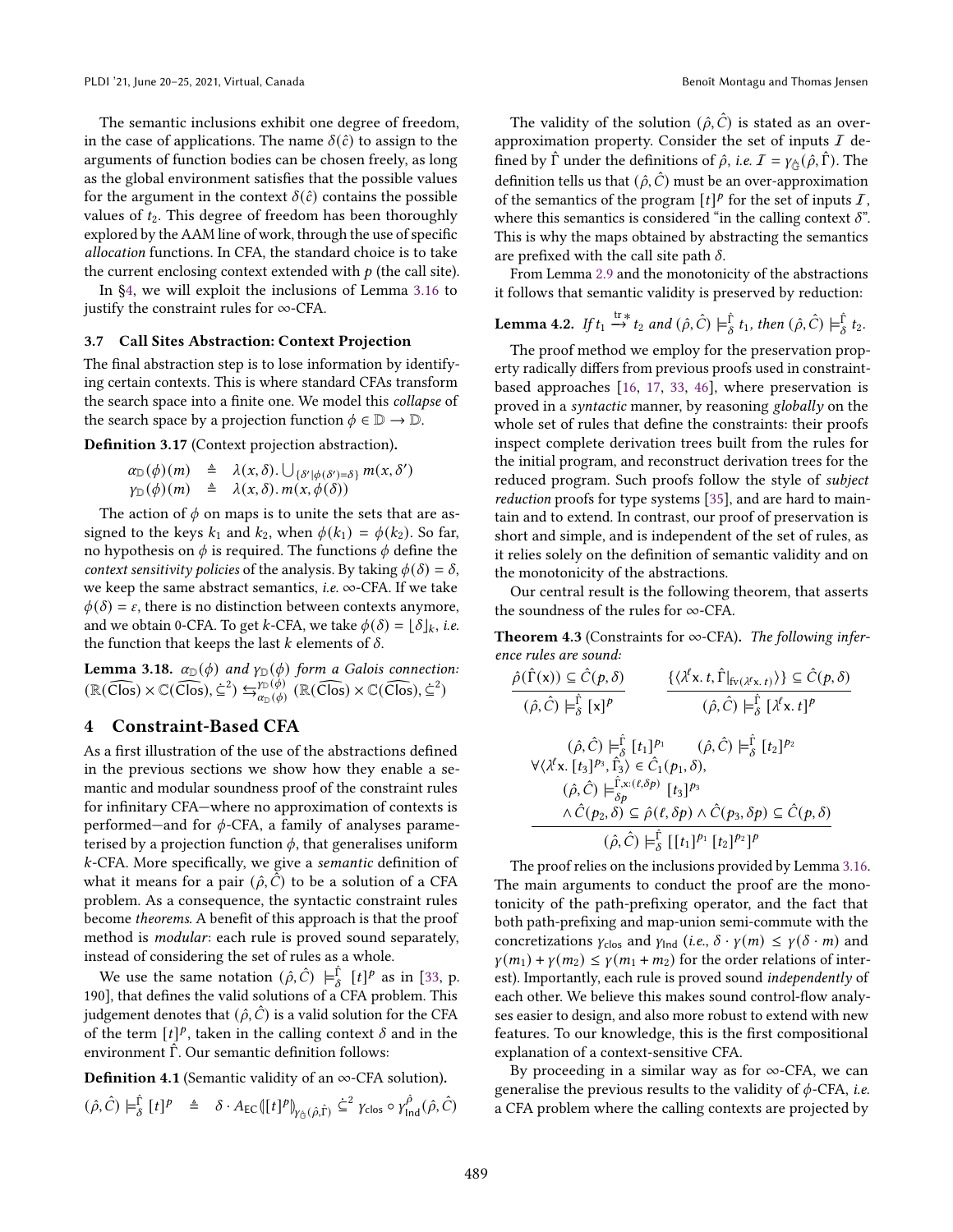a function  $\phi$ . The statement differs from Def. [4.1](#page-8-3) only by adding a call to the abstraction function  $\alpha_{\mathbb{D}}(\phi)$  from §3.6.

<span id="page-9-2"></span>**Definition 4.4** (Semantic validity of a  $\phi$ -CFA solution).

$$
(\phi, \hat{\rho}, \hat{C}) \models_{\delta}^{\hat{\Gamma}} [t]^p \triangleq \alpha_{\mathbb{D}}(\phi)(\delta \cdot A_{\mathsf{EC}}([t]^p)_{\gamma_{\hat{\mathbb{G}}}(\hat{\rho}, \hat{\Gamma})}) \subseteq^2 \gamma_{\text{clos}} \circ \gamma_{\text{Ind}}^{\hat{\rho}}(\hat{\rho}, \hat{C})
$$

The following theorem follows. If we take  $\phi(\delta) = \lfloor \delta \rfloor_k$ , the theorem gives a semantic justification for the textbook constraint rules of uniform  $k$ -CFA.

**Theorem 4.5** (Constraints for  $\phi$ -CFA). Assume that  $\phi \circ \phi =$  $\phi$  and that  $\delta$  and every path that occurs in  $\hat{\rho}$ ,  $\hat{C}$ ,  $\hat{\Gamma}$  are fixpoints of  $\phi$ . Then, the following inference rules are sound:

$$
\frac{\hat{\rho}(\hat{\Gamma}(\mathbf{x})) \subseteq \hat{C}(p,\delta)}{(\phi,\hat{\rho},\hat{C}) \models_{\delta}^{\hat{\Gamma}} [\mathbf{x}]^{p}} \qquad \frac{\{\langle \lambda^{\ell}\mathbf{x}. t, \hat{\Gamma}|_{\text{fv}(\lambda^{\ell}\mathbf{x}.t)} \rangle\} \subseteq \hat{C}(p,\delta)}{(\phi,\hat{\rho},\hat{C}) \models_{\delta}^{\hat{\Gamma}} [\lambda^{\ell}\mathbf{x}. t]^{p}}
$$
\n
$$
(\hat{\rho},\hat{C}) \models_{\delta}^{\hat{\Gamma}} [t_{1}]^{p_{1}} \qquad (\hat{\rho},\hat{C}) \models_{\delta}^{\hat{\Gamma}} [t_{2}]^{p_{2}}
$$
\n
$$
\forall \langle \lambda^{\ell}\mathbf{x}. [t_{3}]^{p_{3}}, \hat{\Gamma}_{3} \rangle \in \hat{C}_{1}(p_{1},\delta),
$$
\n
$$
(\hat{\rho},\hat{C}) \models_{\phi(\delta p)}^{\hat{\Gamma}\mathbf{x}: (\ell,\phi(\delta p))} [t_{3}]^{p_{3}}
$$
\n
$$
\frac{\wedge \hat{C}(p_{2},\delta) \subseteq \hat{\rho}(\ell,\phi(\delta p)) \wedge \hat{C}(p_{3},\phi(\delta p)) \subseteq \hat{C}(p,\delta)}{(\phi,\hat{\rho},\hat{C}) \models_{\delta}^{\hat{\Gamma}} [[t_{1}]^{p_{1}} [t_{2}]^{p_{2}}]^{p}}
$$

As expected, the rules differ from those of ∞-CFA only in the application rule, where the projection  $\phi$  is used to project the extended calling context  $\delta p$  during the analysis of the function bodies. The idempotency hypothesis  $\phi \circ \phi = \phi$ ensures that the new paths  $\phi(\delta p)$  are fixpoints of  $\phi$ , which is made necessary by our requirement that  $\hat{\rho}$  and  $\hat{C}$  should only contain paths that are fixpoints of  $\phi$ .

In k-CFA, the chosen  $\phi$  is such that  $\phi$  has a finite range. This ensures that there is a finite number of  $\hat{\Gamma}$ ,  $\hat{\rho}$  and  $\hat{C}$ . Consequently, the resolution of the system of constraints necessarily explores a finite number of states, because the set of states has been made finite. In [ğ5,](#page-9-0) we consider instead a system where the set of states is infinite, but where the algorithm is guaranteed to explore a finite number of them. This is achieved by widening techniques.

To conclude this section, we give the precise semantic property that a solution to  $\phi$ -CFA enjoys.

<span id="page-9-1"></span>**Theorem 4.6.** Assume  $(\phi, \hat{\rho}, \hat{C}) \models_{\varepsilon}^{\{\} } [t_0]^{p_0}$  and  $[t_0]^{p_0} \stackrel{\text{tr}_{*}}{\rightarrow} v_0$ and  $t_0$  is a closed program. Then:

- If  $\beta(\pi, \lambda^{\ell} x. t, v) \in \text{tr},$  then there exists an abstract closure  $\hat{c} \in \hat{\rho}(\ell, \phi(\text{cells}(\pi)))$  such that  $v \in \gamma_{\text{clnd}}^{\hat{\rho}}\{\hat{c}\}.$
- If Ret $(\pi, p, v) \in \text{tr}$ , then there exists an abstract closure  $\hat{c} \in \hat{C}(p, \phi(\text{cells}(\pi)))$  such that  $v \in \gamma_{\text{clnd}}^{\hat{\rho}} \{\hat{c}\}.$

The theorem highlights the meaning of  $\hat{\rho}$  and  $\hat{C}$  as solutions of the  $\phi$ -CFA analysis of the closed program  $t_0$  considered in the empty context. First, the theorem tells us that for every β-reduction event in the trace of the analysed program, there is a corresponding entry in the global environment

 $\hat{\rho}$  that contains an abstract value  $\hat{c}$  that contains the value used as argument during that β-reduction. Second, for every return event in the trace of the program, there is in the cache  $\hat{C}$  a corresponding entry that contains an abstract value  $\hat{c}$ that contains the returned value as reported by the event.

The proof of Theorem [4.6](#page-9-1) proceeds by unfolding Definition [4.4](#page-9-2) and exploiting the order relations and the concretization functions of the Galois connections.

## <span id="page-9-0"></span>5 Beyond the Finite State Abstraction

In this section, we deviate from the finite state approximation methodology usually applied in CFAs, and introduce an abstract domain for closures, that is recursively defined, and whose values can have unbounded depths. To ensure the convergence of the analysis, we use a widening operator, as prescribed by the abstract interpretation theory, that makes ascending chains stationary. We obtain the ∇CFA analysis.

#### <span id="page-9-3"></span>5.1 Abstract Closures with Widening

The abstract domain is derived from the domain of Def. [3.13.](#page-7-5) The environments in that previous domain could contain infinite sets of closures. In this new domain, we only consider finite sets of closures, and moreover, we enforce that there is at most one abstract environment per function. The abstract closures  $c^{\sharp} \in \mathsf{Clos}^{\sharp}$  are thus either a finite map from functions to their closing abstract environment, or the element ⊤, that represents the set of all closures from [ğ3.5.](#page-7-0)

#### Definition 5.1 (Abstract Closures).

$$
\text{Clos}^{\sharp} \triangleq (\mathbb{V} \stackrel{\text{fin}}{\rightarrow} \mathbb{G}^{\sharp}) + {\top} \qquad \mathbb{G}^{\sharp} \triangleq \mathbb{X} \stackrel{\text{fin}}{\rightarrow} \text{Clos}^{\sharp}
$$
\n
$$
\gamma_{\text{clos}}^{\sharp}(\top) \triangleq \text{Clos} \quad \gamma_{\text{clos}}^{\sharp}(m) \triangleq \bigcup_{\langle v,\Gamma^{\sharp} \rangle \in m} \{ \langle v, \text{map}_{\gamma_{\text{clos}}^{\sharp}}(\Gamma^{\sharp}) \rangle \}
$$

We define the union of abstract closures as follows:

Definition 5.2 (Union of closures).

$$
\top \cup_{\text{clos}}^{\sharp} \top \triangleq m \cup_{\text{clos}}^{\sharp} \top \triangleq \top \cup_{\text{clos}}^{\sharp} m \triangleq \top
$$
\n
$$
m_1 \cup_{\text{clos}}^{\sharp} m_2 \triangleq \lambda v. \begin{cases} m_1(v) \cup_{\text{clos}}^{\sharp} m_2(v) & \text{if } v \in \text{dom } m_1 \cap \text{dom } m_2 \\ m_1(v) & \text{if } v \in \text{dom } m_1 \setminus \text{dom } m_2 \\ m_2(v) & \text{if } v \in \text{dom } m_2 \setminus \text{dom } m_1 \end{cases}
$$
\n
$$
\Gamma_1^{\sharp} \cup_{\text{G}}^{\sharp} \Gamma_2^{\sharp} \triangleq \lambda x. \Gamma_1^{\sharp}(x) \cup_{\text{clos}}^{\sharp} \Gamma_2^{\sharp}(x)
$$

The interesting part of the definition is for the finite maps, that represent the set of closures. The union is defined as the pointwise union of these maps.

Using solely this abstract union operator in an abstract interpreter could make the analysis diverge, because unions can build infinite ascending chains of values. Therefore, we introduce a widening operator  $\nabla_{\text{clos}}^{\sharp}$ , that is more approximate than  $\cup_{\text{clos}}^{\sharp}$ , and ensures that sequences of abstract values built from widenings are eventually stationary. The widening operator is defined as follows: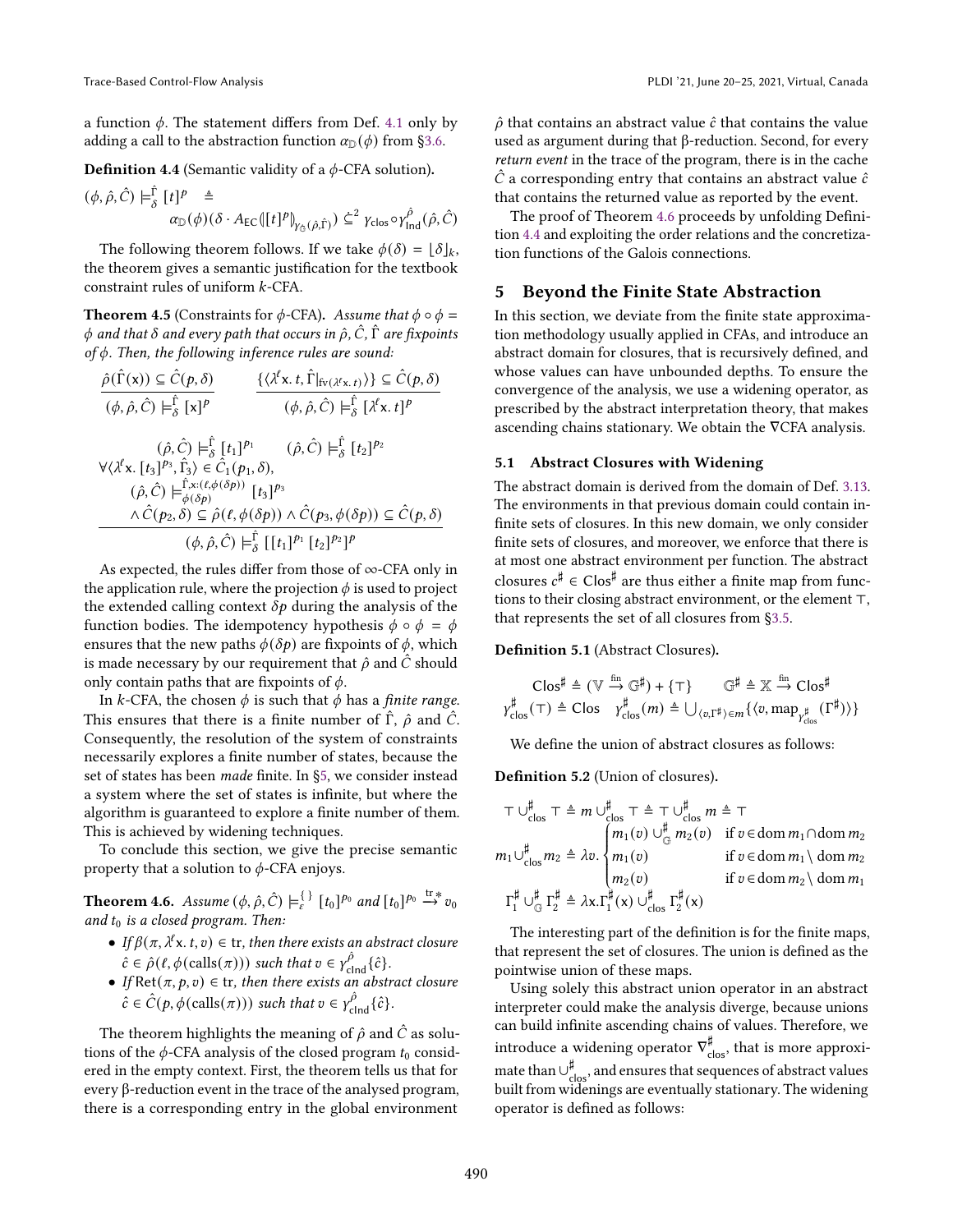<span id="page-10-0"></span>

Figure 3. Abstraction steps to obtain ∇CFA.

Definition 5.3 (Widening of closures).

 $\top \nabla_{\text{clos}}^{\sharp} \top \triangleq m \nabla_{\text{clos}}^{\sharp} \top \triangleq \top \nabla_{\text{clos}}^{\sharp} m \triangleq \top$  $m_1 \nabla_{\text{clos}}^{\sharp} m_2 \triangleq \lambda v.$  $\int$  $\overline{\mathcal{L}}$  $m_1(v)$   $\nabla_{\mathbb{G}}^{\sharp}$   $m_2(v)$  if  $v \in \text{dom } m_1 \cap \text{dom } m_2$  $m_1(v)$  if  $v \in \text{dom } m_1 \setminus \text{dom } m_2$  $\lfloor m_2(v) \rfloor_{h(m_1)}$  if  $v \in \text{dom } m_2 \setminus \text{dom } m_1$  $\Gamma_1^\sharp\ \nabla_\mathbb{G}^\sharp\ \Gamma_2^\sharp$  $\lambda_{2}^{\sharp}$   $\triangleq \lambda x.\Gamma_{1}^{\sharp}$  $\sum_{1}^{\sharp}$ (x)  $\nabla_{\text{clos}}^{\sharp}$   $\Gamma_{2}^{\sharp}$  $x_2^4(x)$ 

The above definition makes use of  $h(m)$ , the height of the finite map  $m$ , *i.e.* the maximum of the heights of the elements in the range of  $m$ . The definition also involves the function  $\lfloor \Gamma^{\sharp} \rfloor_n$ , that truncates each element in the range of  $\Gamma^{\sharp}$  to the height  $n$ , i.e. replaces sub-structures with ⊤, once the depth  $n$  is reached in the structure. The interesting case of the definition is for maps: to compute  $m_1 \nabla_{\text{clos}}^{\sharp} m_2$ , the bindings in  $m_2$  that are not already present in  $m_1$  are truncated to the height of  $m_1$ . Although the map  $m_1 \nabla_{\text{clos}}^{\sharp}$   $m_2$  can be wider than  $m_1$ , its height cannot be larger than  $m_1$ 's. Because the possible keys of these maps are in finite number (the keys are the λs occurring in the program), the widening chains are eventually stationary.

#### 5.2 Abstractions Towards ∇CFA

The different abstraction steps that lead to ∇CFA are summarised in Fig. [3.](#page-10-0) The starting point is the abstract semantics we obtained after closure abstraction ([ğ3.5\)](#page-7-0). From there, we apply our new abstraction, that builds the new abstract values of [ğ5.1.](#page-9-3) Then, we notice in the inclusions of Lemma [3.14](#page-7-3) that the global environment  $\rho$  is not necessary to compute the cache. So, we remove the global environment  $\rho$ , using a standard abstraction. Finally, we choose to only keep the value of the cache that corresponds to the whole program that is analysed, *i.e.* for the program  $[t]^p$ , we only keep the entry  $C(p)$ . In §5.3 we present a solver that computes such a cache as an intermediate result.

We define  $G(p) \triangleq \gamma_{\text{clos}} \circ \gamma_{\text{clos}}$   $\circ \gamma_{\text{NoEnv}} \circ \gamma_{\text{Cache}}(p)$  and  $G_{\mathbb{G}} \triangleq \gamma_{\mathbb{G}} \circ \text{map}_{\gamma_{\text{clos}}^{\sharp}}$ . At the top of the abstraction stack, the following semantic inclusions hold:

Lemma 5.4 (Semantic inclusions for ∇CFA).

 $A_{EC}(\llbracket x \rrbracket^p)_{G_{\mathbb{G}}(\Gamma^\sharp)} \subseteq^2 G(p)(\Gamma^\sharp(x))$  $A_{\text{EC}}(\left[\lambda^{\ell}x, t\right]^p)_{G_{\mathbb{G}}(\Gamma^{\sharp})} \leq^2 G(p)\{\lambda^{\ell}x, t \mapsto \Gamma^{\sharp}|_{\text{fv}(\lambda^{\ell}x, t)}\}$  $A_{EC}([[t_1]^{p_1} [t_2]^{p_2}]^p)_{G_{\mathbb{G}}(\Gamma^{\sharp})} \subseteq^2 G(p)(c_3^{\sharp'})$ 3 where  $A_{\text{EC}}([t_1]^{p_1})_{G_{\mathbb{G}}(\Gamma)} \subseteq^2 G(p_1) (c_1^{\sharp})$  $_{1}^{\sharp})$ and  $A_{\text{EC}}([t_2]^{p_2})_{G_{\mathbb{G}}(\Gamma)} \subseteq^2 G(p_2) (c_2^{\sharp})$  $_{2}^{\mu}$ and  $c_3^{\sharp}$ 3  $\vec{f} = i f c_1^{\sharp}$  $\sharp_1^{\sharp}$  = ⊤ then ⊤ else  $\bigcup_{c^{\sharp} \in c_1^{\sharp}}^{\text{clos}^{\sharp}} c_3^{\sharp}$  $\frac{1}{3}(c^{\sharp})$ where  $\forall c^{\sharp} = \langle \lambda^{\ell} \mathbf{x}. [t_3]^{p_3}, \Gamma_3^{\sharp}$  $\binom{4}{3} \in c_1^{\sharp}$ 1 ,  $A_{EC}([t_3]^{p_3})_{G_{\mathbb{G}}(\Gamma_3^{\sharp}, \mathbf{x}: c_2^{\sharp})} \subseteq^2 G(p_3)(c_3^{\sharp})$  $\frac{\sharp}{3}(c^{\sharp}))$ 

The inclusions resemble a big-step evaluator that computes sets of values. For variables, a lookup is performed in the environment. For functions, a singleton containing an abstract closure is returned. When functions are found at an application point, each of them is analysed, and the union of their analysis results is returned.

#### <span id="page-10-1"></span>5.3 A Widening-Based Control Flow Analysis

In this section, we give some elements about the implementation of ∇CFA, that is publicly available as a companion artefact. The core of the analyser is concentrated in the following function, named analyze:

# Definition 5.5 (∇-analysis).

analyze(analyze<sub>rec</sub>)(iw,  $\delta$ ,  $\Gamma^{\sharp}$ , [x]<sup>*P*</sup>)  $\triangleq \Gamma^{\sharp}(\mathsf{x})$ analyze(analyze<sub>rec</sub>)(iw,  $\delta$ ,  $\Gamma^{\sharp}$ ,  $[\lambda^{\ell}x, t]^p$ )  $\triangleq \{\langle \lambda^{\ell}x. t, \Gamma^{\sharp}|_{fv(\lambda^{\ell}x, t)} \rangle\}$ analyze(analyze<sub>rec</sub>)(iw, δ, Γ<sup>‡</sup>, [[t<sub>1</sub>]<sup>p<sub>1</sub></sup> [t<sub>2</sub>]<sup>p<sub>2</sub>]<sup>p</sup>) ≜</sup> let  $V_1 = \text{analyze}_{\text{rec}}(\text{false}, \delta, \Gamma^{\sharp}, [t_1]^{p_1})$  in if  $V_1$  = ⊤ then ⊤ else let  $V_2$  = analyze<sub>rec</sub> (false,  $\delta$ ,  $\Gamma^{\sharp}$ ,  $[t_2]^{p_2}$ ) in let iw' = maximal( $\phi(\delta p)$ ) in ∣ ∣<sup>clos‡</sup>  $\alpha^{\mathsf{clos}^{\sharp}}_{\langle \lambda^{\ell} \mathsf{x}.~[t_3]^{p_3}, \Gamma_3^{\sharp} \rangle \in V_1}$  analyze<sub>rec</sub> (iw',  $\phi(\delta p)$ , ( $\Gamma_3^{\sharp}$  $\binom{4}{3}$ , x: $V_2$ ),  $[t_3]^{p_3}$ ) analyzer : (bool  $\times \mathbb{D} \times \mathbb{G}^{\sharp} \times \mathcal{T}$ )  $\to$  Clos $^{\sharp}$   $\triangleq \mu(\text{analyze})$ 

The program analyze is executed using a top-down solver, *i.e.* a higher-order function  $\mu$  of type  $((\alpha \rightarrow \beta) \rightarrow (\alpha \rightarrow$  $(\beta)$ )  $\rightarrow$   $(\alpha \rightarrow \beta)$ , that computes a function  $\mu(f)$  such that  $f(\mu(f))(x) \leq \mu(f)(x)$ . The functional f is written using the open recursion style, that was also highlighted in [\[4\]](#page-14-6). The actual computation  $\mu(f)(x)$  on some argument x is performed on demand. A simple top-down solver memoizes the calls to  $f$  together with the so-far computed outputs, and iterates until it finds a post-fixpoint: it computes a cache of the calls, that is similar to the cache structure used in CFAs. For this paper, we implemented a simple, non-optimised topdown solver, that we extended so that *input widening* can be demanded by the client function  $f$  using the boolean argument iw, as we explain later in the section. More efficient top-down solvers, where computation is incremental, have already been described in the literature [\[1,](#page-13-0) [5,](#page-14-11) [38\]](#page-15-9).

Our analyser is parameterised by a projection function  $\phi$ , that is required to have a finite orbit: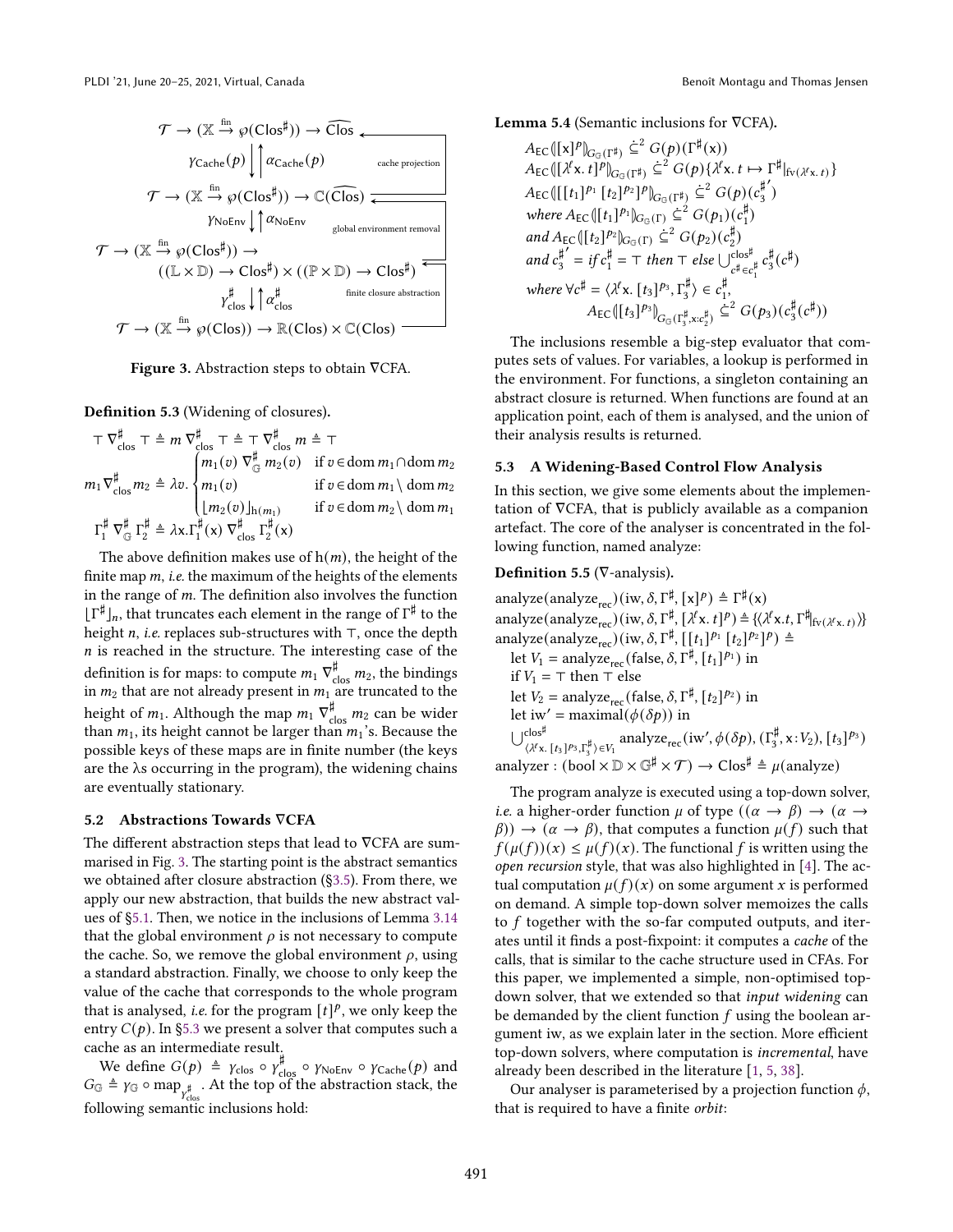**Definition 5.6** (Finite orbit function). We say that  $\phi$  has a finite orbit, if there is a set  $S$ , called the set of *maximal* elements, such that:

- $S$  is finite, and
- for any sequence  $(p_n)_n$  of annotations from the program, the sequence  $(\delta_n)_n$  defined by  $\delta_0 = \varepsilon$  and  $\delta_{n+1} =$  $\phi(\delta_n p_n)$  eventually enters *S* and then remains in *S*, *i.e.* there exists  $n_0$  such that for every  $n \ge n_0$ ,  $\delta_n \in S$ .

The finite orbit property is, for instance, satisfied by  $\phi =$  $\lfloor \cdot \rfloor_k$ , where the maximal elements are the paths of length k. Other choices for  $\phi$  are possible, such as the function that keeps the first elements of a path  $\delta$  until an element with  $k$ occurrences is found, and removes the subsequent elements. We name this strategy  $k^*$  in the remainder of the document. As a counter-example, the identity function does not satisfy the finite orbit property.

The function named maximal in our code tests whether an element belongs to the set of maximal elements of  $\phi$ .

The argument iw of the analyser controls whether input widening must be performed by the solver. When confronted with a recursive call analyze $_{\rm rec}$  (true,  $\delta, \Gamma^\sharp, t) - i.e.$  when input widening is *demanded* by the client-the top-down solver searches for previous calls with the arguments  $\delta$  and  $t$  and  $\Gamma^{\sharp'}$ , and computes the widening of those  $\Gamma^{\sharp'}$ , together with  $\Gamma^\sharp$ . This new, widened environment, is then used as argument to actually perform the recursive call.

The termination of the algorithm is ensured by the combination of two facts. First, the top-down solver performs widening for the outputs of the function. To keep the results accurate enough, widening on outputs is performed only when the solver detects a cycle; the domain's union is used otherwise. Second, the *inputs* are widened when  $iw = true$ . Thus, it is the responsibility of the client function–here, the function analyze-to ensure that enough widenings on inputs are demanded to ensure convergence. Therefore, the termination of the analysis is obtained thanks to the cooperation between the top-down solver and its client function.

The first two recursive calls on the sub-terms  $[t_1]^{p_1}$  and  $[t_2]^{p_2}$  make the term argument decrease, and are thus not a source of divergence. The only source of non-termination are the recursive calls on the body of the computed closures. There are two cases for such calls: if  $\phi(\delta p)$  is not maximal, then the number of annotations  $p'$  that can be added before the sequence of call sites reaches the maximal set decreases. This ensures convergence in this case. Otherwise,  $\phi(\delta p)$  is maximal, and remains in the set of maximal elements, that is finite. Widening on  $\Gamma^\sharp$  is performed, and the stationarity of widening sequences implies the termination of the analyser.

The call site paths that we use in the analyser are only used as elements of a heuristic to guide the widening strategy. They are not part of the abstract values, as it is the case in  $k$ -CFA. Thus, these paths need no specific semantic justification for the soundness of the analysis to be proved.

#### Trace-Based Control-Flow Analysis **PLDI** '21, June 20–25, 2021, Virtual, Canada

## <span id="page-11-0"></span>6 Experimental Results

We implemented  $k$ -CFA and  $\nabla$ CFA in OCaml [\[23\]](#page-14-12), so as to compare their precision and cost. For the comparison between the different analyses to be fair, we removed the computation of the cache from  $k$ -CFA (so that only the global environment and the abstract value for the whole program are computed), following what we did in [ğ5.](#page-9-0) We extended the two analyses to support booleans and integers, so that more examples can be analysed. The prototype analysers and the suite of program tests are publicly available in the artefact that accompanies the article.

With these experiments, we want to show that the area of the CFA design space we have uncovered is worth exploring more thoroughly: the experimental results that we obtain on standard examples extracted from the literature [\[8,](#page-14-13) [14,](#page-14-14) [18,](#page-14-4) [22,](#page-14-15) [27,](#page-14-16) [42\]](#page-15-1) are encouraging us in pursuing in this research direction. Our goal is not to show that ∇CFA is better than existing CFAs, and more realistic benchmarks, e.g. measures on the impact of optimisations for compilers for functional languages, would be required to do so.

We provide in Table [1](#page-12-0) an experimental comparison of the standard 0-CFA, the  $\phi$ -CFA with the two strategies of limiting paths to the last call site (1-CFA) and the one limiting to at most one occurrence of call sites (1<sup>∗</sup> -CFA). We also compare with our widening-based analysis ∇CFA, using the same two strategies (1-VCFA and 1<sup>\*</sup>-VCFA). We are thus able to observe both the impact of the choice of  $\phi$ , and of the choice of standard CFA versus ∇CFA.

We perform the following measurements: we count how many states are needed for the top-down solver to explore the abstract call graph (column "S"), and how many edges this call graph contains (column  $E$ "). These two measures are independent of the quality of our implementation: this graph remains the same, however incremental or efficient the solver is. The third measure is the number of iterations that are needed to find a post-fixpoint (column "Iter"). Because our solver does not try to avoid unnecessary recomputations, this measure can be seen as an upper bound of the iterations that an optimised solver would perform. Lastly, the fourth measure (column "Result") is the obtained abstract value, that we compare for precision, taking 1-CFA as a baseline.

The main takeaways from the experiments are twofold:

- 1. 1<sup>\*</sup>-CFA generally yields better results than 1-CFA, because information loss on context sensitivity only happens when recursion is involved. For all but one program (church), 1<sup>∗</sup> -CFA improves over 1-CFA in terms of precision. Moreover, the sizes of the call graphs for 1 ∗ -CFA are generally on par with those of 1-CFA, and so are the number of necessary iterations.
- 2. 1<sup>\*</sup>-VCFA generally yields better results than 1<sup>\*</sup>-CFA and 1-CFA, in particular on programs that involve arithmetic computations, because classic CFAs cannot exploit expressive numeric domains such as intervals.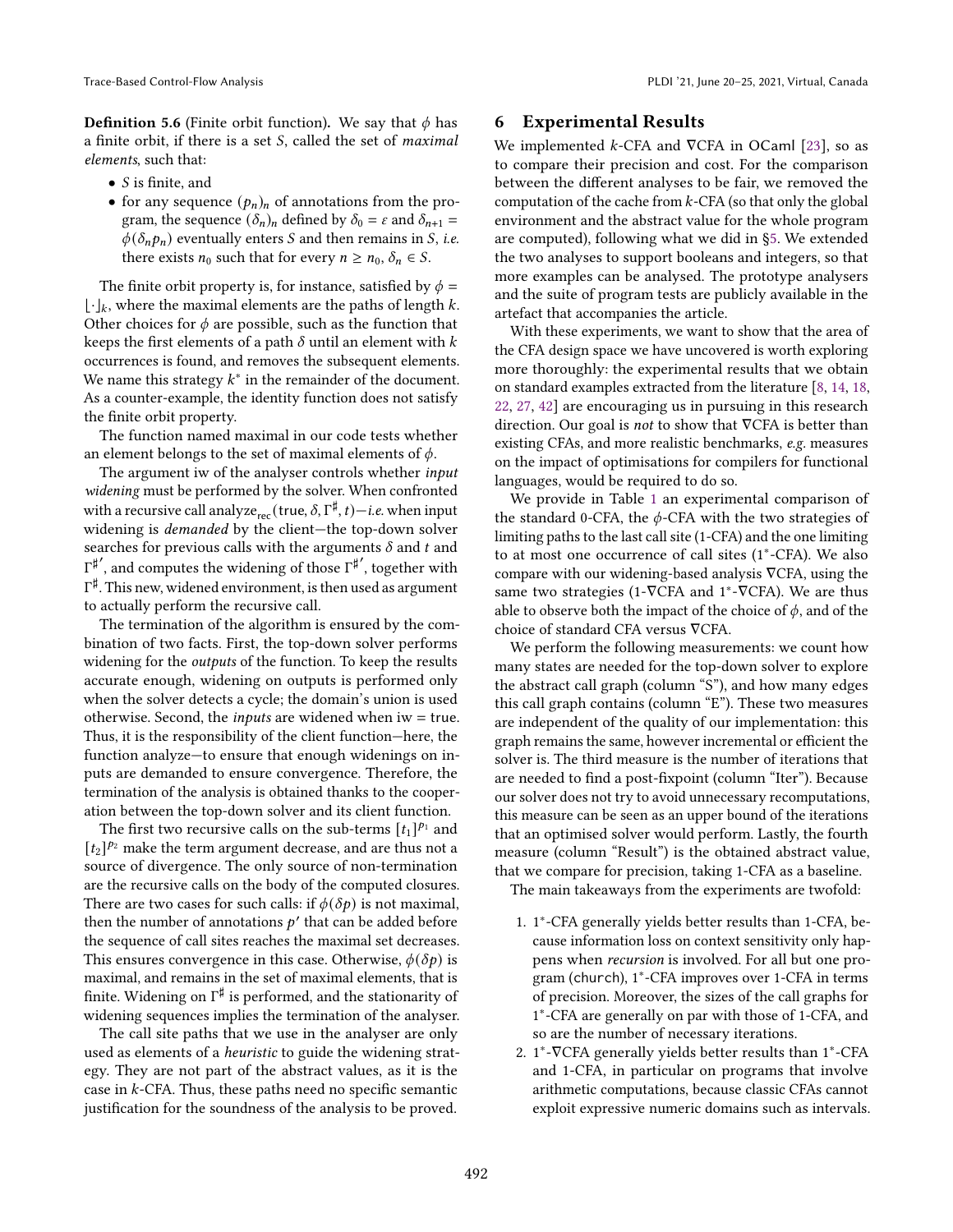<span id="page-12-0"></span>

| Table 1. Experimental results. S: number of states in the call graph. E: edges in the call graph. Iter: number of iterations. |  |  |  |
|-------------------------------------------------------------------------------------------------------------------------------|--|--|--|
| R: result of the analysis (B: baseline, $=$ : same, $\ominus$ : less precise, $\oplus$ : more precise, $\circ$ : optimal).    |  |  |  |

| Program                | $0$ -CFA      |                |                |             | 1-CFA  |       |                |                   | $1^*$ -CFA |       |                |                  | $1-\nabla$ CFA |                |                         |             | $1^*$ - $\nabla$ CFA |       |                         |                  |
|------------------------|---------------|----------------|----------------|-------------|--------|-------|----------------|-------------------|------------|-------|----------------|------------------|----------------|----------------|-------------------------|-------------|----------------------|-------|-------------------------|------------------|
|                        | <b>States</b> | Edges          |                | Iter Result | States |       |                | Edges Iter Result | States     | Edges | Iter           | Result           | <b>States</b>  | Edges          | Iter                    | Result      | States               | Edges | Iter                    | Result           |
| ack                    | 35            | 54             | 3              | $=$         | 107    | 183   | $\overline{4}$ | B                 | 185        | 321   | 5              | $=$              | 177            | 397            | 5                       | $\oplus$    | 276                  | 579   | 3                       | $=$              |
| ack_cps                | 54            | 78             | 5              | $=$         | 161    | 250   | $\overline{7}$ | B                 | 187        | 302   | 7              | $=$              | 162            | 289            | 3                       | $\Theta$    | 292                  | 548   | 3                       | $\Theta$         |
| binomial               | 37            | 59             | 3              | $=$         | 99     | 161   | 3              | B                 | 151        | 263   | $\overline{4}$ | $=$              | 148            | 274            | $\overline{4}$          | $\oplus$    | 254                  | 531   | $\overline{4}$          | $\oplus$         |
| blur                   | 42            | 60             | 6              | $\Theta$    | 64     | 81    | 10             | $B^{\circ}$       | 93         | 128   | 8              | $=^{\circ}$      | 54             | 61             | $\overline{2}$          | $=$ °       | 55                   | 61    | $\overline{c}$          | $=$ °            |
| church                 | 117           | 251            | 17             | $\Theta$    | 269    | 427   | 21             | B                 | 322        | 446   | 25             | $\Theta$         | 403            | 636            | 3                       | $\Theta$    | 444                  | 642   | 3                       | $\Theta$         |
| delta_delta            | 6             | 5              | $\overline{c}$ | $=$ °       | 8      | 7     | 3              | $B^{\circ}$       | 10         | 9     | $\overline{4}$ | $=$ °            | 8              | $\overline{7}$ | $\overline{c}$          | $=$ °       | 10                   | 9     | $\overline{\mathbf{c}}$ | $=$ °            |
| eta                    | 11            | 12             | 3              | $\Theta$    | 14     | 14    | 3              | $B^\circ$         | 14         | 14    | 3              | $\equiv^{\circ}$ | 14             | 14             | $\overline{2}$          | $=$ $\circ$ | 14                   | 14    | $\overline{2}$          | $=$ °            |
| facehugger             | 37            | 50             | $\overline{4}$ | $=$         | 58     | 74    | 5              | B                 | 76         | 102   | 6              | $=$              | 76             | 117            | $\overline{4}$          | $\oplus$    | 74                   | 99    | $\overline{4}$          | $\oplus$         |
| fact                   | 15            | 19             | 3              | $=$         | 25     | 33    | $\overline{4}$ | B                 | 35         | 47    | 4              | $=$              | 25             | 39             | $\overline{4}$          | $\oplus$    | 36                   | 53    | $\overline{4}$          | $\oplus$         |
| fact_cps               | 30            | 37             |                | $=$         | 60     | 71    | $\overline{7}$ | B                 | 65         | 83    | 7              | $=$              | 60             | 81             | $\overline{2}$          | $\Theta$    | 76                   | 104   | $\overline{c}$          | $\Theta$         |
| fact_tailrec           | 24            | 30             | 5              | $=$         | 37     | 47    | 5              | B                 | 49         | 64    | 5              | $=$              | 41             | 58             | 3                       | $\oplus$    | 50                   | 65    | 3                       | $\oplus$         |
| hmca100                | 1307          | 11902          | 4              | $\Theta$    | 1605   | 2002  | $\overline{4}$ | $B^{\circ}$       | 1605       | 2002  | $\overline{4}$ | $\equiv^{\circ}$ | 1605           | 2002           | $\overline{c}$          | $=$ °       | 1605                 | 2002  | $\overline{c}$          | $=$ $\circ$      |
| hmca200                | 2607          | 43802          | $\overline{4}$ | $\Theta$    | 3205   | 4002  | $\overline{4}$ | $B^{\circ}$       | 3205       | 4002  | $\overline{4}$ | $=$ $\circ$      | 3205           | 4002           | $\overline{c}$          | $=$ °       | 3205                 | 4002  | $\overline{c}$          | $=$ °            |
| hmca300                | 3907          | 95702          | 4              | $\Theta$    | 4805   | 6002  | $\overline{4}$ | $B^{\circ}$       | 4805       | 6002  | $\overline{4}$ | $=$ °            | 4805           | 6002           | $\overline{2}$          | $=$ °       | 4805                 | 6002  | $\overline{\mathbf{c}}$ | $=$ °            |
| hmca400                | 5207          | 167602         | 4              | $\Theta$    | 6405   | 8002  | $\overline{4}$ | $B^{\circ}$       | 6405       | 8002  | $\overline{4}$ | $=$ °            | 6405           | 8002           | $\overline{2}$          | $=$ °       | 6405                 | 8002  | $\overline{c}$          | $=$ °            |
| hmca500                | 6507          | 259502         | 4              | $\Theta$    | 8005   | 10002 | $\overline{4}$ | $B^{\circ}$       | 8005       | 10002 | $\overline{4}$ | $=$ °            | 8005           | 10002          | $\overline{2}$          | $=$ °       | 8005                 | 10002 | $\overline{2}$          | $=$ °            |
| hmca600                | 7807          | 371402         | $\overline{4}$ | $\Theta$    | 9605   | 12002 | $\overline{4}$ | $B^{\circ}$       | 9605       | 12002 | $\overline{4}$ | $=$ $^{\circ}$   | 9605           | 12002          | $\overline{2}$          | $=$ °       | 9605                 | 12002 | $\overline{c}$          | $=$ °            |
| kcfa2                  | 28            | 36             | 5              | $=$         | 54     | 75    | 5              | B                 | 91         | 97    | 5              | $\oplus^{\circ}$ | 59             | 83             | $\overline{2}$          | $=$         | 91                   | 97    | $\overline{c}$          | $\oplus^{\circ}$ |
| kcfa3                  | 36            | 45             | 6              | $=$         | 79     | 119   | 6              | B                 | 167        | 173   | 6              | $\oplus^{\circ}$ | 88             | 131            | $\overline{2}$          | $=$         | 167                  | 173   | $\overline{2}$          | $\oplus^{\circ}$ |
| mc91                   | 16            | 22             | 3              | $=$         | 37     | 56    | $\overline{4}$ | B                 | 59         | 90    | 5              | $=$              | 40             | 68             | $\overline{\mathbf{3}}$ | $\oplus$    | 74                   | 125   | $\overline{c}$          | $\oplus$         |
| $mc91$ <sub>-Cps</sub> | 31            | 40             | 5              | $=$         | 70     | 96    | 8              | B                 | 68         | 94    | 6              | $=$              | 82             | 125            | 3                       | $\Theta$    | 92                   | 130   | $\overline{2}$          | $\Theta$         |
| mc91 tailrec           | 34            | 47             | 5              | $=$         | 74     | 102   | 5              | B                 | 116        | 181   | 5              | $=$              | 104            | 180            | $\overline{4}$          | $\oplus$    | 118                  | 193   | 3                       | $=$              |
| m109                   | 28            | 31             | 7              | $=$         | 42     | 44    | $\overline{7}$ | B                 | 44         | 44    | 7              | $=$              | 43             | 47             | $\overline{2}$          | $\oplus$    | 44                   | 44    | $\overline{c}$          | $\oplus^{\circ}$ |
| sat                    | 55            | 76             | 11             | $=$         | 156    | 278   | 14             | B                 | 102        | 113   | 11             | $\oplus^\circ$   | 192            | 303            | $\overline{2}$          | $=$         | 129                  | 166   | 3                       | $\oplus^{\circ}$ |
| sat3                   | 49            | 68             | 10             | $=$         | 105    | 160   | 12             | B                 | 86         | 94    | 10             | $\oplus^{\circ}$ | 140            | 208            | $\overline{2}$          | $=$         | 96                   | 109   | $\overline{c}$          | $\oplus^{\circ}$ |
| sat4                   | 57            | 78             | 11             | $=$         | 158    | 280   | 14             | B                 | 104        | 115   | 11             | $\oplus^{\circ}$ | 194            | 305            | $\overline{2}$          | $=$         | 131                  | 168   | 3                       | $\oplus^{\circ}$ |
| shivers                | 8             | $\overline{7}$ | 3              | $=$ °       | 11     | 10    | $\overline{4}$ | $B^{\circ}$       | 14         | 13    | 5              | $=$ °            | 14             | 18             | $\overline{2}$          | $=$ $\circ$ | 17                   | 21    | $\overline{c}$          | $=$ °            |
| shivers2               | 31            | 37             | 6              | $=$ °       | 49     | 55    | 8              | $B^{\circ}$       | 49         | 53    | q              | $=^{\circ}$      | 49             | 56             | $\overline{2}$          | $=$ $\circ$ | 49                   | 56    | $\overline{2}$          | $=$ °            |
| tak                    | 35            | 59             | 3              | $=$         | 137    | 256   | $\overline{4}$ | B                 | 241        | 448   | 5              | $=$              | 195            | 401            | 3                       | $=$         | 402                  | 849   | 3                       | $=$              |
| tak_cps                | 62            | 92             |                | $=$         | 227    | 368   | 12             | B                 | 136        | 222   | q              | $=$              | 250            | 388            | $\overline{2}$          | $\Theta$    | 225                  | 398   | $\overline{2}$          | $\Theta$         |
| tak_4d                 | 49            | 88             |                | $=$         | 231    | 464   | $\overline{4}$ | B                 | 421        | 834   | 5              | $=$              | 315            | 683            | 3                       | $=$         | 797                  | 1757  | 3                       | $=$              |

The use of widening generally makes the analysis converge faster but returns a less precise result. The fact that we lose precision with ∇CFA only in a few cases is indication that widening can be used with benefit here.

The hmca\* examples from  $[14]$ —hmca stands for Heintze McAllester-show the expected blow-up of 0-CFA. As expected, 1-CFA performs better than 0-CFA on these examples, and gives the most accurate result. Remarkably, the other analyses explore the exact same graphs and therefore give the same results. In particular, the 1<sup>\*</sup> strategy incurs no performance penalty and ∇CFA does not degrade precision.

One advantage of ∇CFA is that it removes the finiteness constraint on the height of the abstract domain, and thus allows the use of more expressive domains, such as intervals. This benefit is visible in several examples: with ∇CFA, the factorial fact is shown to return a result that is greater than 1, and the 91 function of McCarthy mc91 is shown to produce a result that is above 91. This is the best precision that can be achieved using intervals. This level of precision is not reachable by finite-height domains.

The examples sat, sat3 and sat4 are boolean satisfiability testers, that are applied to a boolean formula encoded as a function. Both 1-CFA and 1-∇CFA fail to achieve the best result because the depths of the call stacks is statically bounded. In contrast, 1<sup>\*</sup>-CFA and 1<sup>\*</sup>-∇CFA compute the best  $result-i.e.$  the formula is satisfiable-because the call stack is only bounded for recursively called program points.

The programs ack\_cps, mc91\_cps, tak\_cps recursively produce a continuation-a higher-order value. Classic CFA is able to show that the three examples produce integers. ∇CFA analyses, however, fail to keep information on the results of the continuations, and are not able to prove that the outputs must be integers. This is due to the fact that our abstract domain for closures cannot represent recursively defined sets of closures, whereas the indirections used in  $k$ -CFA can express such solutions. Exploring ways to recover more precision is left for future work. We could for instance perform a narrowing pass, or design a more expressive domain for closures, that keeps information about the results of functions-a sort of function summary-or use a relational domain such as the one of [\[30\]](#page-15-10), that keeps relations between inputs and outputs of functions.

# 7 Related Work

Control flow analysis for the lambda calculus was developed by Jones [\[19\]](#page-14-17). Shivers [\[41,](#page-15-11) [42\]](#page-15-1) proposed a control flow analysis for Scheme programs in continuation-passing style and introduced the notion of  $k$ -CFA in which flow information is given relative to a context which represents an abstraction of the state. Sestoft [\[39\]](#page-15-12) developed an analysis for computing the flow of closures in higher-order functional programs. The constraint-based formulation of CFA was introduced by Palsberg [\[34\]](#page-15-13) and developed further by Nielson and Nielson  $[31-33]$  $[31-33]$ . In their infinitary control flow analysis, they propose a constraint-based framework from which they show how to obtain different kinds of  $k$ -CFA by varying the notion of context. In that article, they leave it as an open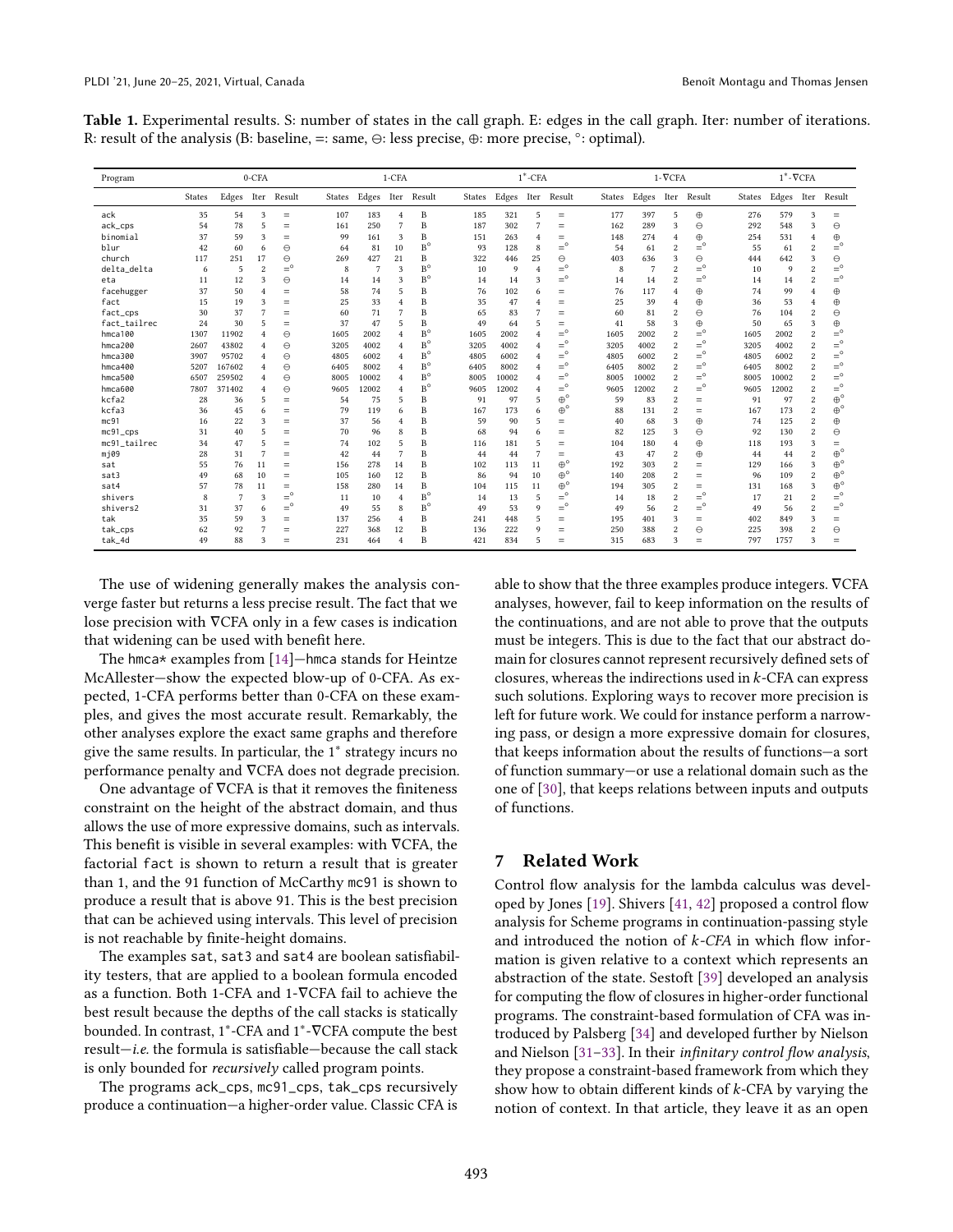problem to relate the infinitary CFA to a collecting semantics of an operational semantics using abstract interpretation.

Shivers [\[42\]](#page-15-1) outlines the proof of correctness of a control flow analysis for a CPS-based intermediate representation of Scheme. The proof is based on a non-standard denotational semantics which, in addition to the program's result, computes a cache for each call site. This cache contains the identifiers of the lambda expressions called at that call site. From this semantics, it is possible to obtain 0-CFA and 1-CFA as abstract interpretations.

Jones and Rosendahl [\[21\]](#page-14-18) give a denotational semantics for a higher-order functional language based on minimal function graphs [\[20\]](#page-14-19). This semantics computes a subset of the graph of a function (i.e. a set of (argument,result) pairs) that are necessary and sufficient to evaluate a given function call. This semantics is then abstracted in order to obtain a closure analysis that approximates the control flow of the program. The minimal function graphs could be obtained in our approach, by exploiting the return events that are labelled with call annotations—these events were removed by the first abstraction steps of [ğ3.](#page-4-0)

Midtgaard and Jensen show how to use the principles of abstract interpretation to systematically derive control flow analyses from collecting semantics induced by abstract machines. They obtained *context-insensitive* analyses—akin to 0-CFA–for continuation-passing style  $[26]$  and for directstyle programs in ANF [\[27\]](#page-14-16) based on the CESK machine.

Van Horn and Might [\[15\]](#page-14-3) apply abstract interpretation to the internal state representation of a series of abstract state machines. This results in "abstract abstract machines" that compute an over-approximation of control flow and other intensional information about an execution. In machines with store-allocated continuations, control flow analysis becomes the problem of abstracting the store.

Darais *et. al.* [\[4\]](#page-14-6) demonstrate that the "abstracting abstract" machines" approach carry over to more high-level definitional interpreters that are not expressed as state machines. In particular, they show that this approach can reconstruct the CFA2 control flow analyses [\[44,](#page-15-14) [45\]](#page-15-15) based on push-down structures that also computes precise return information.

Trace partitioning [\[12,](#page-14-21) [24,](#page-14-22) [36\]](#page-15-16) is a technique that can increase the precision of analyses, by exploiting the execution traces of a program to create a partition of its abstract states. We can view the call site paths used as keys in the environments and in the caches of  $k$ -CFA as a mean to partition the abstract states:  $k$ -CFA computes an environment and a cache for every call site path. We obtained these paths as abstractions of the traces, which is consistent with the trace partitioning approach. Our functions  $\phi$  identify several contexts, and we use them to define context sensitivity policies. A similar approach is followed in [\[37,](#page-15-7) Chap. 8.2], where instances-timestamps that are used to differentiate instances of formal parameters as in the AAM approach—are abstracted using Galois connections.

### 8 Conclusions and Future Work

We have proposed a substitution-based small-step operational semantics for the λ-calculus, that produces a trace of the control flow events that take place during reduction. We have devised a series of abstractions which, when applied to the trace-based semantics, derive  $k$ -CFA by abstract interpretation. Based on the obtained abstract interpretation, we have produced a semantic justification for the constraint-based presentation of  $k$ -CFA.

We have also employed abstract interpretation to define the ∇CFA analysis, a novel control-flow analysis that utilises non-finite domains, and takes advantage of widening to ensure termination of the analyser. We have shown that ∇CFA can compute more precise results than those provided by -CFA analyses, especially when numeric domains are involved. Our experiments show that using widening in CFAs is not only possible but also brings benefits.

Using the same approach, we think  $m$ -CFA [\[10,](#page-14-23) [29\]](#page-14-24) could be obtained using a different abstraction on traces, that would keep frames instead of call sites. The question remains open whether we could also derive the more recent pushdown CFAs [\[6,](#page-14-25) [7,](#page-14-26) [11,](#page-14-27) [44,](#page-15-14) [45\]](#page-15-15). This could be achieved possibly by employing more precise abstractions. For example, we have not exploited so far the order in which events occur, nor have we used the contents of call annotations, that record in the calling contexts which functions were called and on which arguments. This extra information is likely to help us justify the well-bracketed aspect of pushdown analyses.

While the experimental results for ∇CFA are encouraging concerning precision, further study is necessary to measure how the analysis performs on larger, real-world programs, and how it compares to pushdown-based analyses. To answer these questions, we need to improve the performance of our analyser. A natural target for improvement is to make our top-down solver incremental, so that unnecessary recomputations are avoided. Another improvement would be to use a more expressive abstract domain for closures, that keeps information on function results and would help the widening operator lose less information.

We have based our semantic development on a semantics of traces. This idea could be pushed further, to analyse other intentional properties of programs, such as effect analysis, or complexity analysis. Moreover, we could also enrich the traces with the inputs of the program—an approach similar to the analysis of input-output relations [\[30\]](#page-15-10). This would result in a relational control-flow analysis that detects which functions are called at a given program point, depending on the inputs of the program.

## References

<span id="page-13-0"></span>[1] Baudouin L Charlier and Pascal Van Hentenryck. 1992. A Universal Top-Down Fixpoint Algorithm. Technical Report. USA. [ftp://ftp.cs.](ftp://ftp.cs.brown.edu/pub/techreports/92/cs92-25.pdf) [brown.edu/pub/techreports/92/cs92-25.pdf](ftp://ftp.cs.brown.edu/pub/techreports/92/cs92-25.pdf)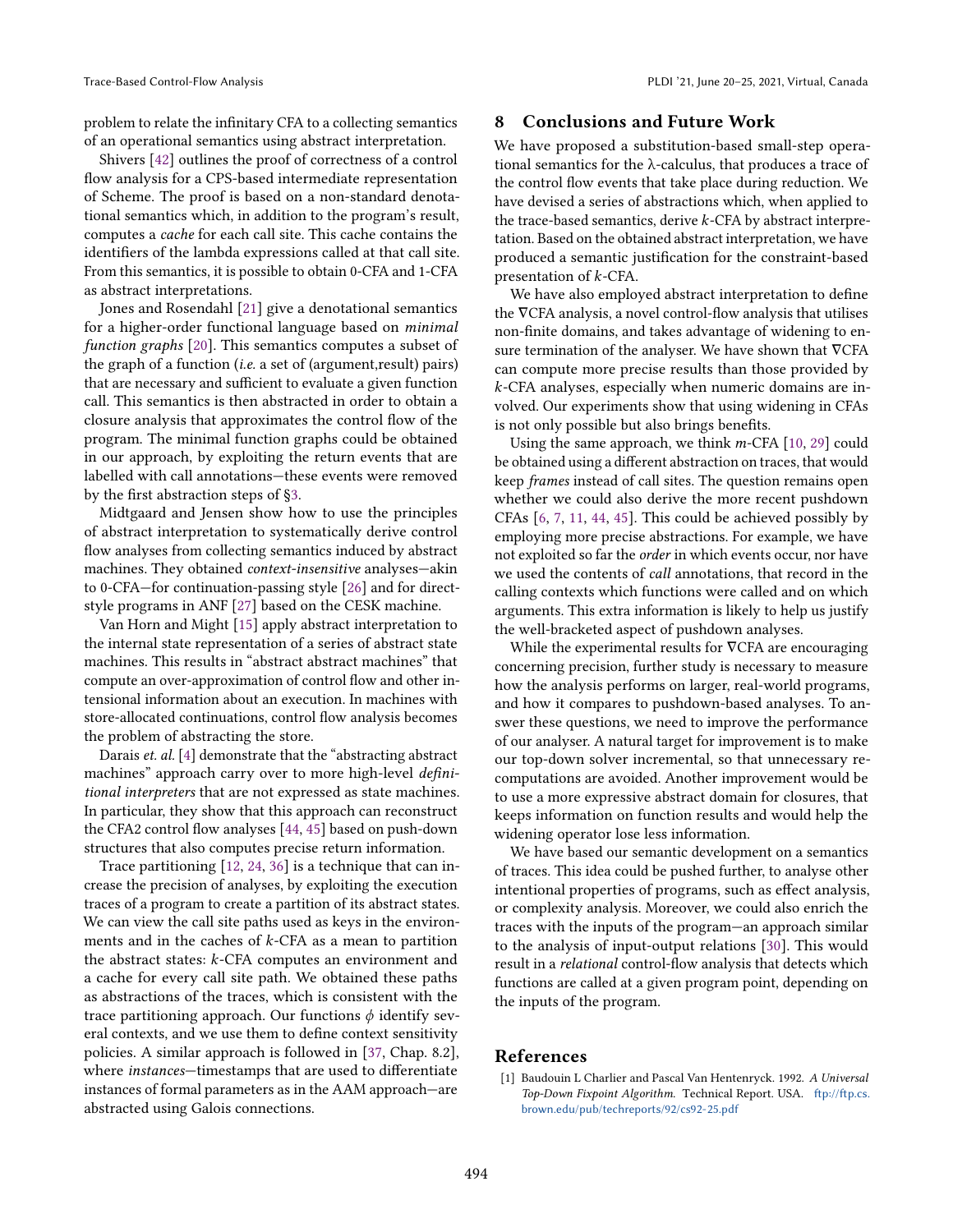- <span id="page-14-9"></span>[2] Patrick Cousot. 1997. Constructive Design of a Hierarchy of Semantics of a Transition System by Abstract Interpretation (Extended Abstract). Electronic Notes in Theoretical Computer Science 6, 1-2 (apr 1997), 77-102. [https://doi.org/10.1016/s1571-0661\(05\)80168-9](https://doi.org/10.1016/s1571-0661(05)80168-9)
- <span id="page-14-8"></span>[3] Patrick Cousot and Radhia Cousot. 1977. Abstract Interpretation: A Unified Lattice Model for Static Analysis of Programs by Construction or Approximation of Fixpoints. In Proceedings of the  $4^{th}$  ACM SIGACT-SIGPLAN Symposium on Principles of Programming Languages (POPL '77). Association for Computing Machinery, New York, NY, USA, 238-252. <https://doi.org/10.1145/512950.512973>
- <span id="page-14-6"></span>[4] David Darais, Nicholas Labich, Phuc C. Nguyen, and David Van Horn. 2017. Abstracting definitional interpreters (functional pearl). Proc. ACM Program. Lang. 1, ICFP (2017), 12:1-12:25. [https://doi.org/10.](https://doi.org/10.1145/3110256) [1145/3110256](https://doi.org/10.1145/3110256)
- <span id="page-14-11"></span>[5] Paulo Emílio de Vilhena, François Pottier, and Jacques-Henri Jourdan. 2020. Spy game: verifying a local generic solver in Iris. Proc. ACM Program. Lang. 4, POPL (2020), 33:1-33:28. [https://doi.org/10.1145/](https://doi.org/10.1145/3371101) [3371101](https://doi.org/10.1145/3371101)
- <span id="page-14-25"></span>[6] Christopher Earl, Matthew Might, and David Van Horn. 2010. Pushdown Control-Flow Analysis of Higher-Order Programs. Workshop on Scheme and Functional Programming abs/1007.4268 (2010). <http://arxiv.org/abs/1007.4268>
- <span id="page-14-26"></span>[7] Christopher Earl, Ilya Sergey, Matthew Might, and David Van Horn. 2012. Introspective pushdown analysis of higher-order programs. In ACM SIGPLAN International Conference on Functional Programming, ICFP'12, Copenhagen, Denmark, September 9-15, 2012, Peter Thiemann and Robby Bruce Findler (Eds.). ACM, 177-188. [https://doi.org/10.](https://doi.org/10.1145/2364527.2364576) [1145/2364527.2364576](https://doi.org/10.1145/2364527.2364576)
- <span id="page-14-13"></span>[8] Leandro Facchinetti, Zachary Palmer, and Scott F. Smith. 2019. Higherorder Demand-driven Program Analysis. ACM Trans. Program. Lang. Syst. 41, 3 (2019), 14:1-14:53. <https://doi.org/10.1145/3310340>
- <span id="page-14-7"></span>[9] Kimball Germane and Michael D. Adams. 2020. Liberate Abstract Garbage Collection from the Stack by Decomposing the Heap. In Programming Languages and Systems - 29th European Symposium on Programming, ESOP 2020, Held as Part of the European Joint Conferences on Theory and Practice of Software, ETAPS 2020, Dublin, Ireland, April 25-30, 2020, Proceedings (Lecture Notes in Computer Science, Vol. 12075), Peter Müller (Ed.). Springer, 197-223. [https://doi.org/10.1007/978-3-](https://doi.org/10.1007/978-3-030-44914-8_8) [030-44914-8\\_8](https://doi.org/10.1007/978-3-030-44914-8_8)
- <span id="page-14-23"></span>[10] Thomas Gilray, Michael D. Adams, and Matthew Might. 2016. Allocation characterizes polyvariance: a unified methodology for polyvariant control-flow analysis. In Proceedings of the 21st ACM SIGPLAN International Conference on Functional Programming, ICFP 2016, Nara, Japan, September 18-22, 2016, Jacques Garrigue, Gabriele Keller, and Eijiro Sumii (Eds.). ACM, 407-420. <https://doi.org/10.1145/2951913.2951936>
- <span id="page-14-27"></span>[11] Thomas Gilray, Steven Lyde, Michael D. Adams, Matthew Might, and David Van Horn. 2016. Pushdown control-flow analysis for free. In Proceedings of the 43rd Annual ACM SIGPLAN-SIGACT Symposium on Principles of Programming Languages, POPL 2016, St. Petersburg, FL, USA, January 20 - 22, 2016, Rastislav Bodík and Rupak Majumdar (Eds.). ACM, 691-704. <https://doi.org/10.1145/2837614.2837631>
- <span id="page-14-21"></span>[12] Maria Handjieva and Stanislav Tzolovski. 1998. Refining Static Analyses by Trace-Based Partitioning Using Control Flow. In Static Analysis, 5th International Symposium, SAS '98, Pisa, Italy, September 14-16, 1998, Proceedings (Lecture Notes in Computer Science, Vol. 1503), Giorgio Levi (Ed.). Springer, 200-214. [https://doi.org/10.1007/3-540-49727-7\\_12](https://doi.org/10.1007/3-540-49727-7_12)
- <span id="page-14-1"></span>[13] Nevin Heintze. 1994. Set-Based Analysis of ML Programs. ACM SIGPLAN Lisp Pointers VII, 3 (July 1994), 306-317. [https://doi.org/10.](https://doi.org/10.1145/182590.182495) [1145/182590.182495](https://doi.org/10.1145/182590.182495)
- <span id="page-14-14"></span>[14] Nevin Heintze and David McAllester. 1997. On the Complexity of Set-Based Analysis. In Proceedings of the Second ACM SIGPLAN International Conference on Functional Programming (ICFP '97). Association for Computing Machinery, New York, NY, USA, 150-163. <https://doi.org/10.1145/258948.258963>
- <span id="page-14-3"></span>[15] David Van Horn and Matthew Might. 2010. Abstracting Abstract Machines. In Proceedings of the  $15<sup>th</sup>$  ACM SIGPLAN international conference on Functional programming - ICFP '10. ACM Press. [https:](https://doi.org/10.1145/1863543.1863553) [//doi.org/10.1145/1863543.1863553](https://doi.org/10.1145/1863543.1863553)
- <span id="page-14-2"></span>[16] Suresh Jagannathan and Stephen Weeks. 1995. A Unified Treatment of Flow Analysis in Higher-order Languages. In Proceedings of the  $22<sup>nd</sup>$  ACM SIGPLAN-SIGACT symposium on Principles of programming languages - POPL '95. ACM Press. [https://doi.org/10.1145/199448.](https://doi.org/10.1145/199448.199536) [199536](https://doi.org/10.1145/199448.199536)
- <span id="page-14-10"></span>[17] Suresh Jagannathan and Andrew K. Wright. 1996. Flow-Directed Inlining. In Proceedings of the ACM SIGPLAN'96 Conference on Programming Language Design and Implementation (PLDI), Philadephia, Pennsylvania, USA, May 21-24, 1996, Charles N. Fischer (Ed.). ACM, 193-205. <https://doi.org/10.1145/231379.231417>
- <span id="page-14-4"></span>[18] J. Ian Johnson, Nicholas Labich, Matthew Might, and David Van Horn. 2013. Optimizing abstract abstract machines. In Proceedings of the 18th ACM SIGPLAN international conference on Functional programming - ICFP '13. ACM Press. <https://doi.org/10.1145/2500365.2500604>
- <span id="page-14-17"></span>[19] Neil D. Jones. 1981. Flow analysis of lambda expressions. In Automata, Languages and Programming, S. Even and O. Kariv (Eds.). Springer Berlin Heidelberg, 114-128. [https://doi.org/10.1007/3-540-10843-2\\_10](https://doi.org/10.1007/3-540-10843-2_10)
- <span id="page-14-19"></span>[20] Neil D. Jones and Alan Mycroft. 1986. Data Flow Analysis of Applicative Programs Using Minimal Function Graphs. In Proceedings of the 13<sup>th</sup> ACM SIGACT-SIGPLAN symposium on Principles of programming languages - POPL '86. ACM Press. [https://doi.org/10.1145/512644.](https://doi.org/10.1145/512644.512672) [512672](https://doi.org/10.1145/512644.512672)
- <span id="page-14-18"></span>[21] Neil D. Jones and Mads Rosendahl. 1997. Higher-Order Minimal Function Graphs. Journal of Functional and Logic Programming 1997, 2 (Feb. 1997). [http://danae.uni-muenster.de/lehre/kuchen/JFLP/articles/](http://danae.uni-muenster.de/lehre/kuchen/JFLP/articles/ 1997/A97-02/A97-02.html) [1997/A97-02/A97-02.html](http://danae.uni-muenster.de/lehre/kuchen/JFLP/articles/ 1997/A97-02/A97-02.html)
- <span id="page-14-15"></span>[22] Donald E Knuth. 1991. Textbook examples of recursion. Artificial Intelligence and Mathematical Theory of Computation. Papers in Honor of John McCarthy (1991), 207-229. <https://arxiv.org/abs/cs/9301113>
- <span id="page-14-12"></span>[23] Xavier Leroy, Damien Doligez, Jacques Garrigue, Didier Rémy, and Jérôme Vouillon. 2017. The Objective Caml System, Documentation and User's Manual - Release 4.06. INRIA. [http://caml.inria.fr/pub/docs/](http://caml.inria.fr/pub/docs/manual-ocaml-4.06/) [manual-ocaml-4.06/](http://caml.inria.fr/pub/docs/manual-ocaml-4.06/)
- <span id="page-14-22"></span>[24] Laurent Mauborgne and Xavier Rival. 2005. Trace Partitioning in Abstract Interpretation Based Static Analyzers. In Programming Languages and Systems, 14th European Symposium on Programming,ESOP 2005, Held as Part of the Joint European Conferences on Theory and Practice of Software, ETAPS 2005, Edinburgh, UK, April 4-8, 2005, Proceedings (Lecture Notes in Computer Science, Vol. 3444), Shmuel Sagiv (Ed.). Springer, 5-20. [https://doi.org/10.1007/978-3-540-31987-0\\_2](https://doi.org/10.1007/978-3-540-31987-0_2)
- <span id="page-14-0"></span>[25] Jan Midtgaard. 2012. Control-Flow Analysis of Functional Programs. Comput. Surveys 44, 3 (June 2012), 1-33. [https://doi.org/10.1145/](https://doi.org/10.1145/2187671.2187672) [2187671.2187672](https://doi.org/10.1145/2187671.2187672)
- <span id="page-14-20"></span>[26] Jan Midtgaard and Thomas P. Jensen. 2008. A Calculational Approach to Control-Flow Analysis by Abstract Interpretation. In Static Analysis, 15th International Symposium, SAS 2008, María Alpuente and Germán Vidal (Eds.). Springer LNCS vol. 5079, 347-362. [https://doi.org/10.](https://doi.org/10.1007/978-3-540-69166-2_23) [1007/978-3-540-69166-2\\_23](https://doi.org/10.1007/978-3-540-69166-2_23)
- <span id="page-14-16"></span>[27] Jan Midtgaard and Thomas P. Jensen. 2009. Control-Flow Analysis of Function Calls and Returns by Abstract Interpretation. In Proceedings of the  $14<sup>th</sup>$  ACM SIGPLAN international conference on Functional programming - ICFP '09. ACM Press. <https://doi.org/10.1145/1596550.1596592>
- <span id="page-14-5"></span>[28] Matthew Might and Olin Shivers. 2006. Improving Flow Analyses via ΓCFA: Abstract Garbage Collection and Counting. In Proceedings of the Eleventh ACM SIGPLAN International Conference on Functional Programming (ICFP '06). Association for Computing Machinery, New York, NY, USA, 13-25. <https://doi.org/10.1145/1159803.1159807>
- <span id="page-14-24"></span>[29] Matthew Might, Yannis Smaragdakis, and David Van Horn. 2010. Resolving and exploiting the k-CFA paradox: illuminating functional vs. object-oriented program analysis. In Proceedings of the 2010 ACM